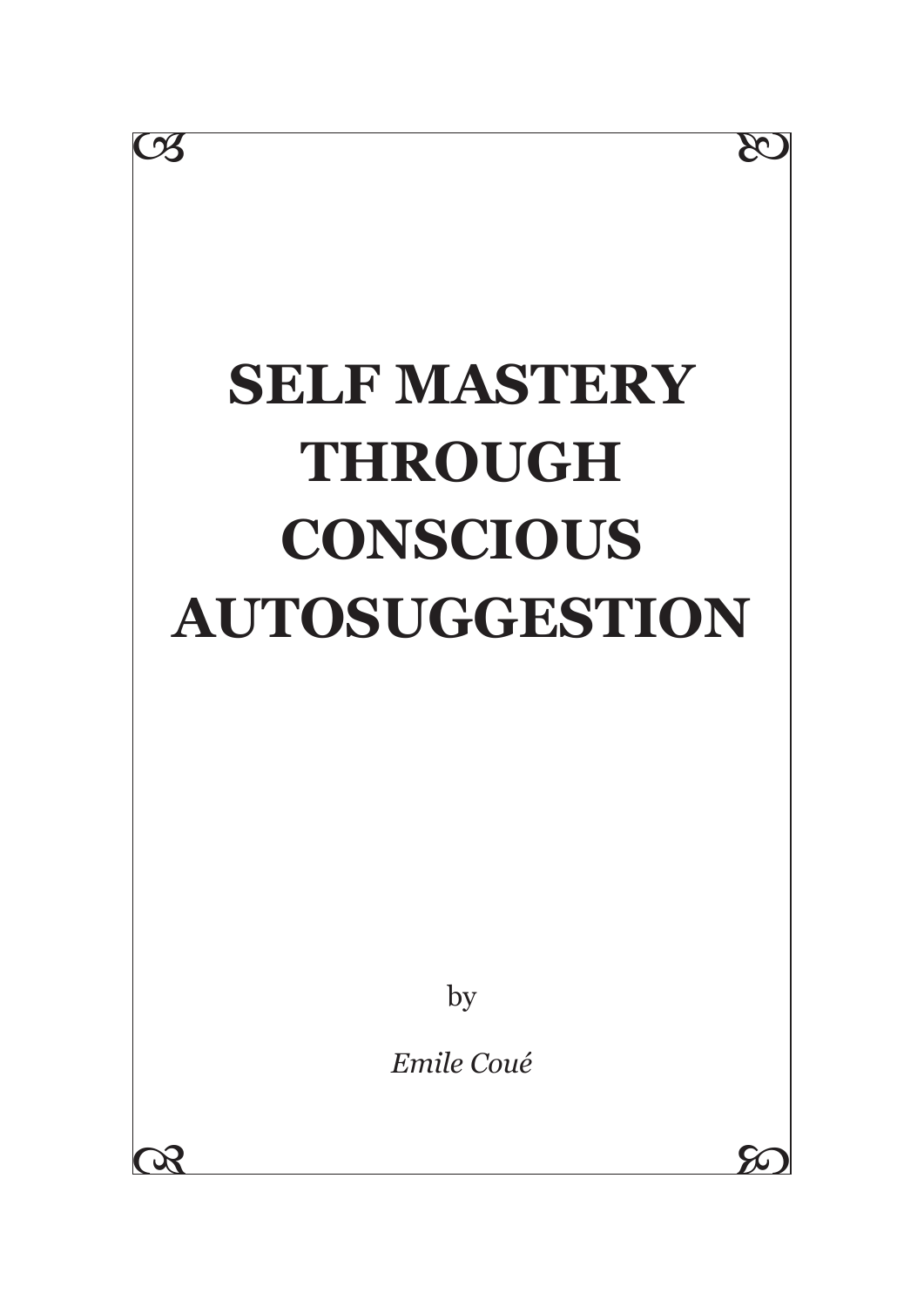# *TABLE OF CONTENTS*

| Chapter 9. The Use of Suggestion for the Cure of<br>Moral Ailments and Taints either Congenial or Acquired  p. 25 |
|-------------------------------------------------------------------------------------------------------------------|
|                                                                                                                   |
|                                                                                                                   |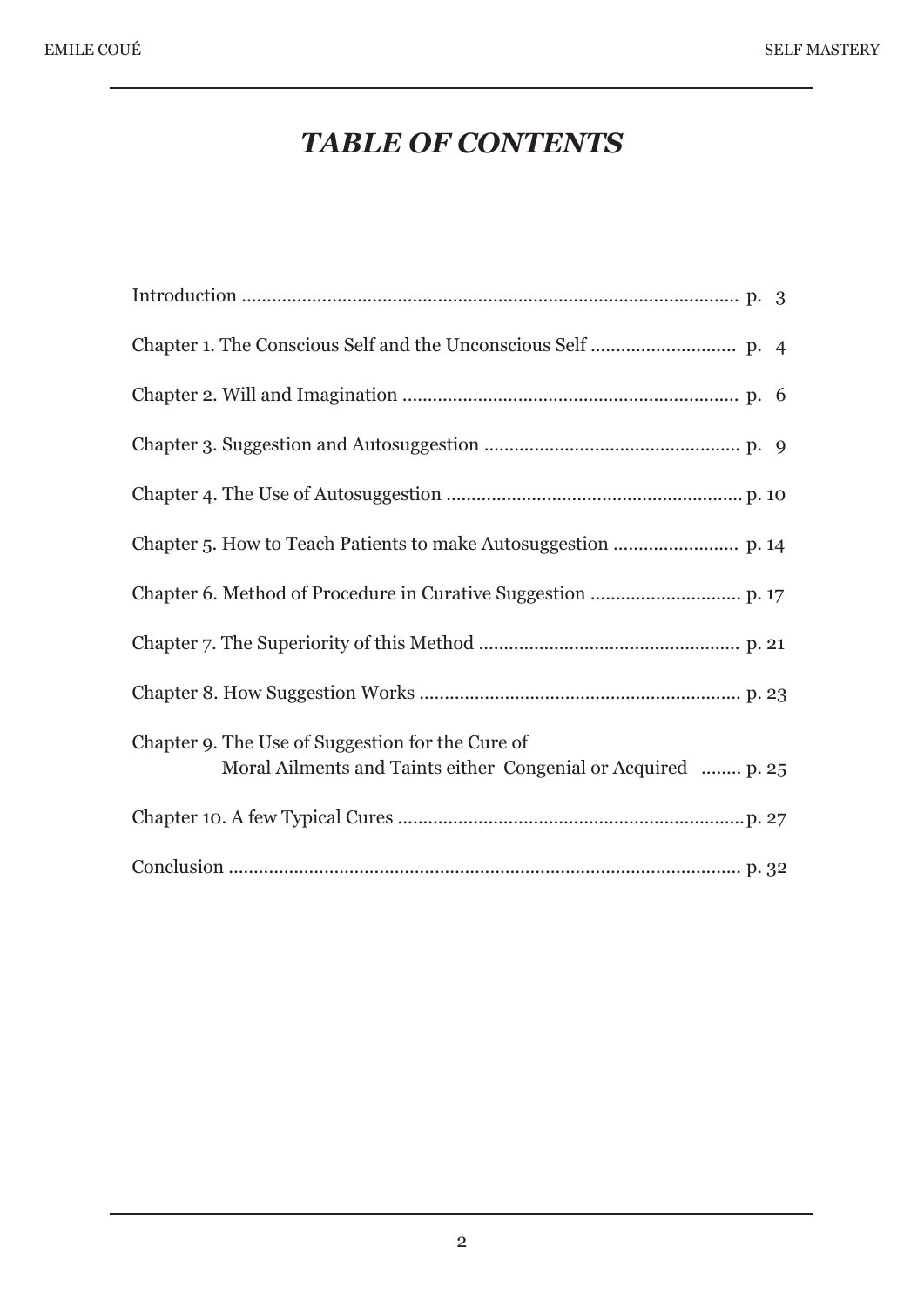#### **INTRODUCTION**

—

Suggestion, or rather Autosuggestion, is quite a new subject, and yet at the same time it is as old as the world.

It is new in the sense that until now it has been wrongly studied and in consequence wrongly understood; it is old because it dates from the appearance of man on the earth. In fact autosuggestion is an instrument that we possess at birth, and in this instrument, or rather in this force, resides a marvelous and incalculable power, which according to circumstances produces the best or the worst results. Knowledge of this force is useful to each one of us, but it is peculiarly indispensable to doctors, magistrates, lawyers, and to those engaged in the work of education.

By knowing how to practise it consciously it is possible in the first place to avoid provoking in others bad autosuggestions which may have disastrous consequences, and secondly, consciously to provoke good ones instead, thus bringing physical health to the sick, and moral health to the neurotic and the erring, the unconscious victims of anterior autosuggestions, and to guide into the right path those who had a tendency to take the wrong one.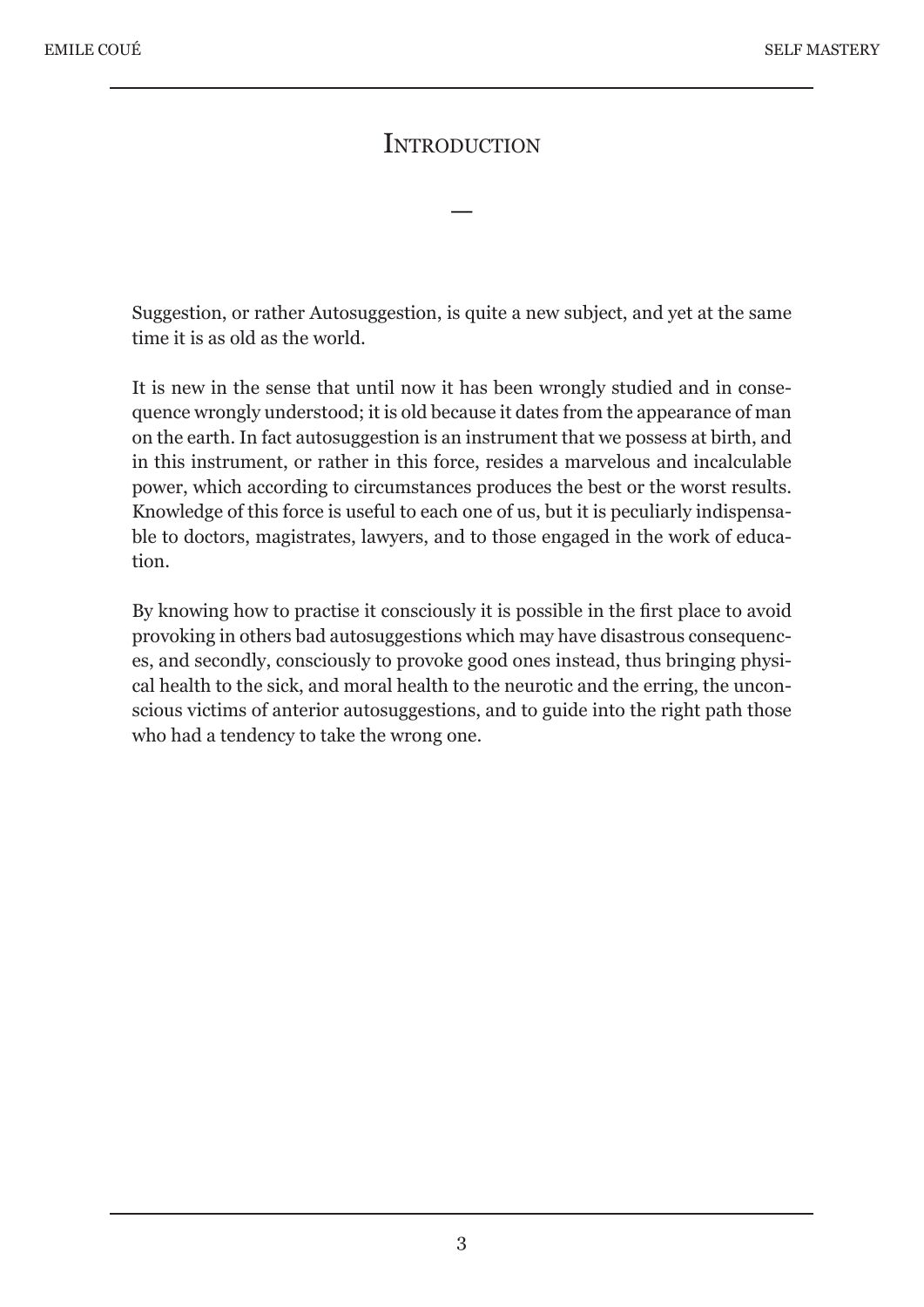# *Chapter 1* THE CONSCIOUS SELF AND THE UNCONSCIOUS SELF

—

In order to understand properly the phenomena of suggestion, or to speak more correctly of autosuggestion, it is necessary to know that two absolutely distinct selves exist within us. Both are intelligent, but while one is conscious the other is unconscious. For this reason the existence of the latter generally escapes notice. It is however easy to prove its existence if one merely takes the trouble to examine certain phenomena and to reflect a few moments upon them. Let us take for instance the following examples:

Every one has heard of somnambulism; every one knows that a somnambulist gets up at night without waking, leaves his room after either dressing himself or not, goes downstairs, walks along corridors, and after having executed certain acts or accomplished certain work, returns to his room, goes to bed again, and shows next day the greatest astonishment at finding work finished which he had left unfinished the day before. It is however he himself who has done it without being aware of it. What force has his body obeyed if it is not an unconscious force, in fact his unconscious self?

Let us now examine the alas, too frequent case of a drunkard attacked by *delirium tremens*. As though seized with madness he picks up the nearest weapon, knife, hammer, or hatchet, as the case may be, and strikes furiously those who are unlucky enough to be in his vicinity. Once the attack is over, he recovers his senses and contemplates with horror the scene of carnage around him, without realizing that he himself is the author of it. Here again is it not the unconscious self which has caused the unhappy man to act in this way? (And what aversions, what ills we create for ourselves, everyone of us and in every domain by not "immediately" bringing into play "good conscious autosuggestions" against our "bad unconscious autosuggestions," thus bringing about the disappearance of all unjust suffering.)

If we compare the conscious with the unconscious self we see that the conscious self is often possessed of a very unreliable memory while the unconscious self on the contrary is provided with a marvelous and impeccable memory which registers without our knowledge the smallest events, the least important acts of our existence. Further, it is credulous and accepts with unreasoning docility what it is told. Thus, as it is the unconscious that is responsible for the functioning of all our organs but the intermediary of the brain, a result is produced which may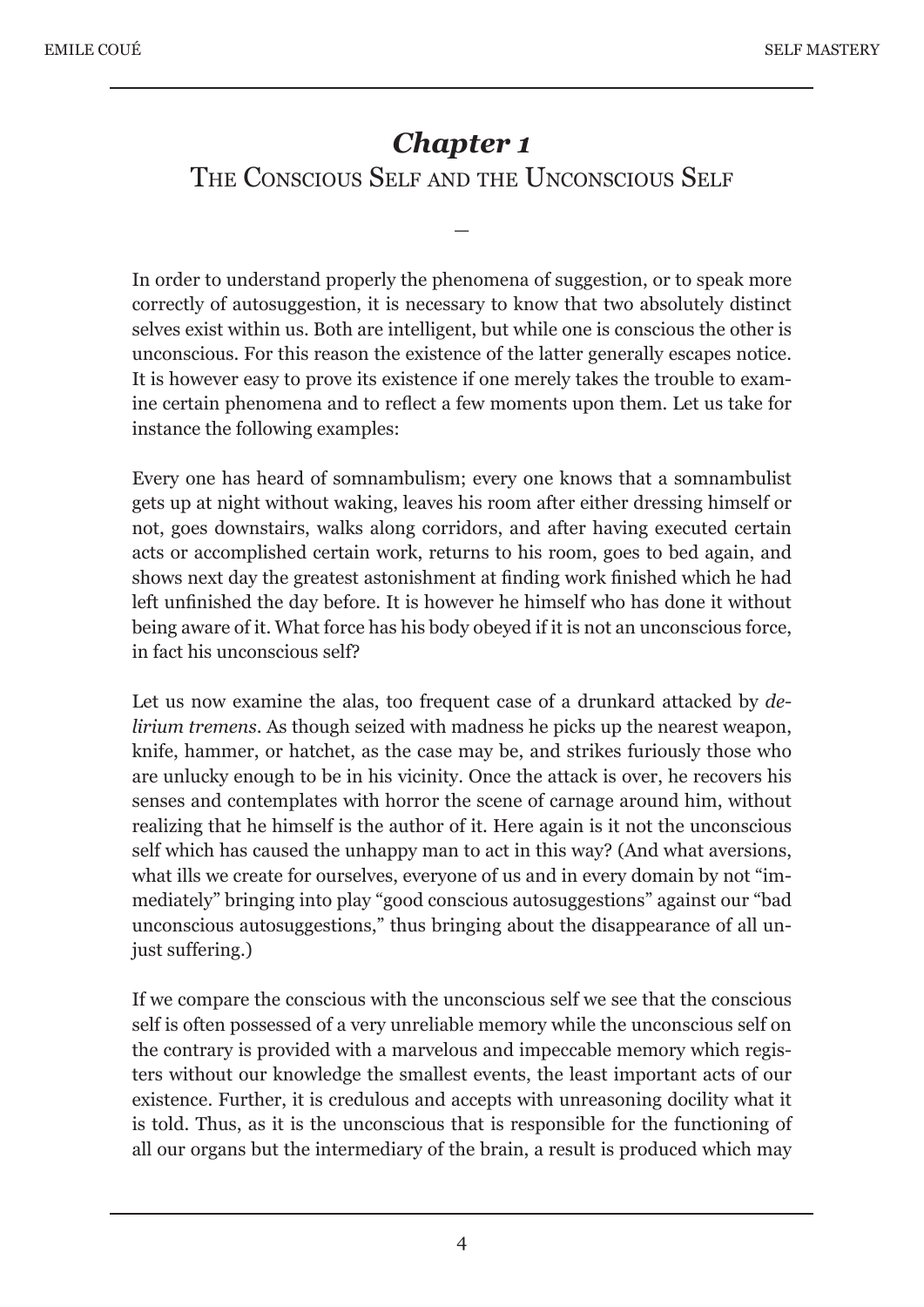seem rather paradoxical to you: that is, if it believes that a certain organ functions well or ill or that we feel such and such an impression, the organ in question does indeed function well or ill, or we do feel that impression.

Not only does the unconscious self preside over the functions of our organism, but also over *all our actions whatever they are*. It is this that we call imagination, and it is this which, contrary to accepted opinion, always makes us act even, and *above all*, against our *will* when there is antagonism between these two forces.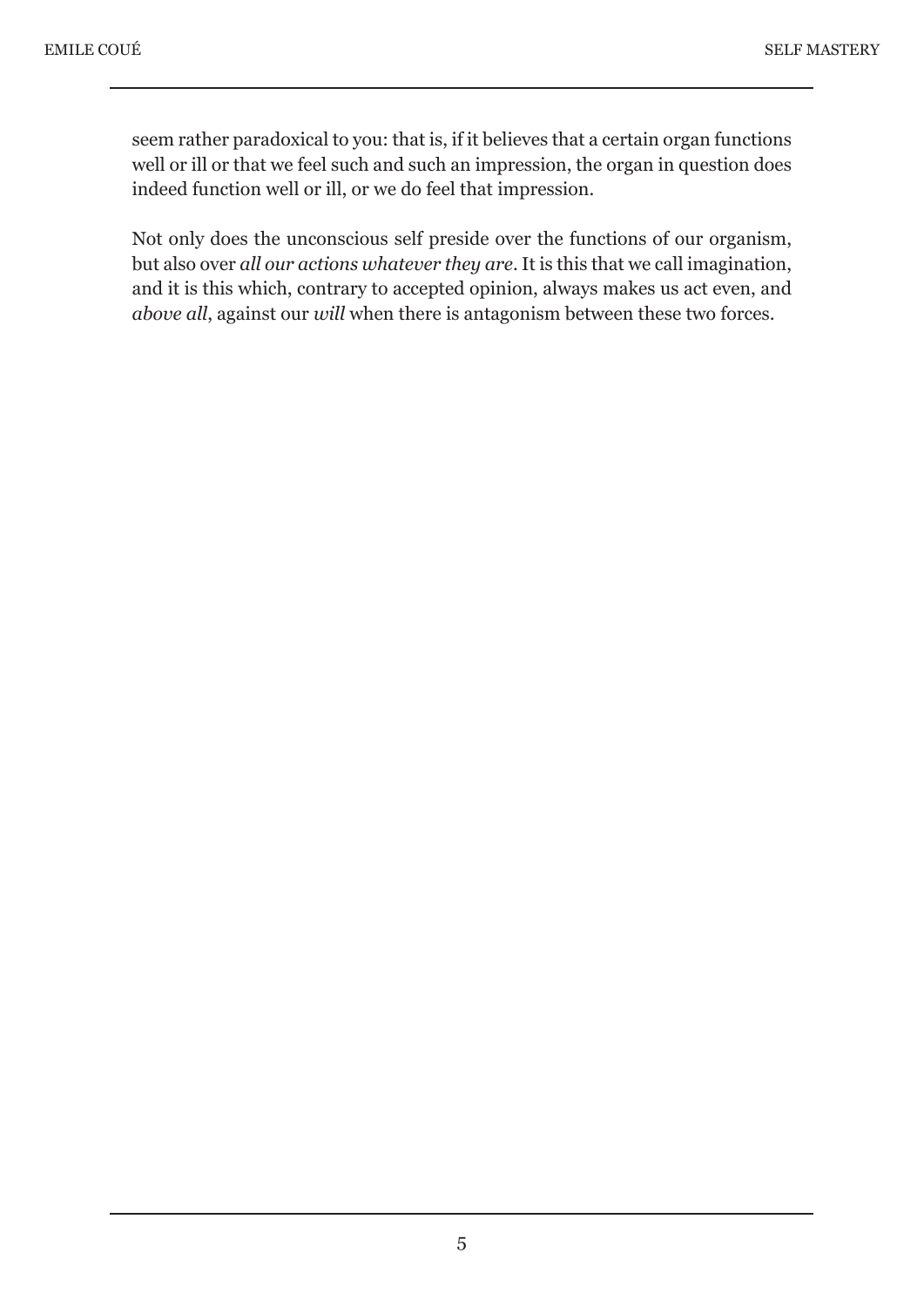# *Chapter 2* WILL AND IMAGINATION

—

If we open a dictionary and look up the word "will", we find this definition: "The faculty of freely determining certain acts". We accept this definition as true and unattackable, although nothing could be more false. This will that we claim so proudly, always *yields* to the imagination. It is an *absolute rule* that admits of no *exception*.

"Blasphemy! Paradox!" you will exclaim. "Not at all! On the contrary, it is the purest truth," I shall reply.

In order to convince yourself of it, open your eyes, look round you and try to understand what you see. You will then come to the conclusion that what I tell you is not an idle theory, offspring of a sick brain but the simple expression of a fact.

Suppose that we place on the ground a plank 30 feet long by 1 foot wide. It is evident that everybody will be capable of going from one end to the other of this plank without stepping over the edge. But now change the conditions of the experiment, and imagine this plank placed at the height of the towers of a cathedral. Who then will be capable of advancing even a few feet along this narrow path? Could you hear me speak? Probably not. Before you had taken two steps you would begin to tremble, and *in spite of every effort of your will* you would be certain to fall to the ground.

Why is it then that you would not fall if the plank is on the ground, and why should you fall if it is raised to a height above the ground? Simply because in the first case you *imagine* that it is easy to go to the end of this plank, while in the second case you imagine that you *cannot* do so.

Notice that your will is powerless to make you advance; if you *imagine* that you *cannot*, it is *absolutely* impossible for you to do so. If tilers and carpenters are able to accomplish this feat, it is because they think they can do it.

Vertigo is entirely caused by the picture we make in our minds that we are going to fall. This picture transforms itself immediately into fact *in spite of all the efforts of our will*, and the more violent these efforts are, the quicker is the opposite to the desired result brought about.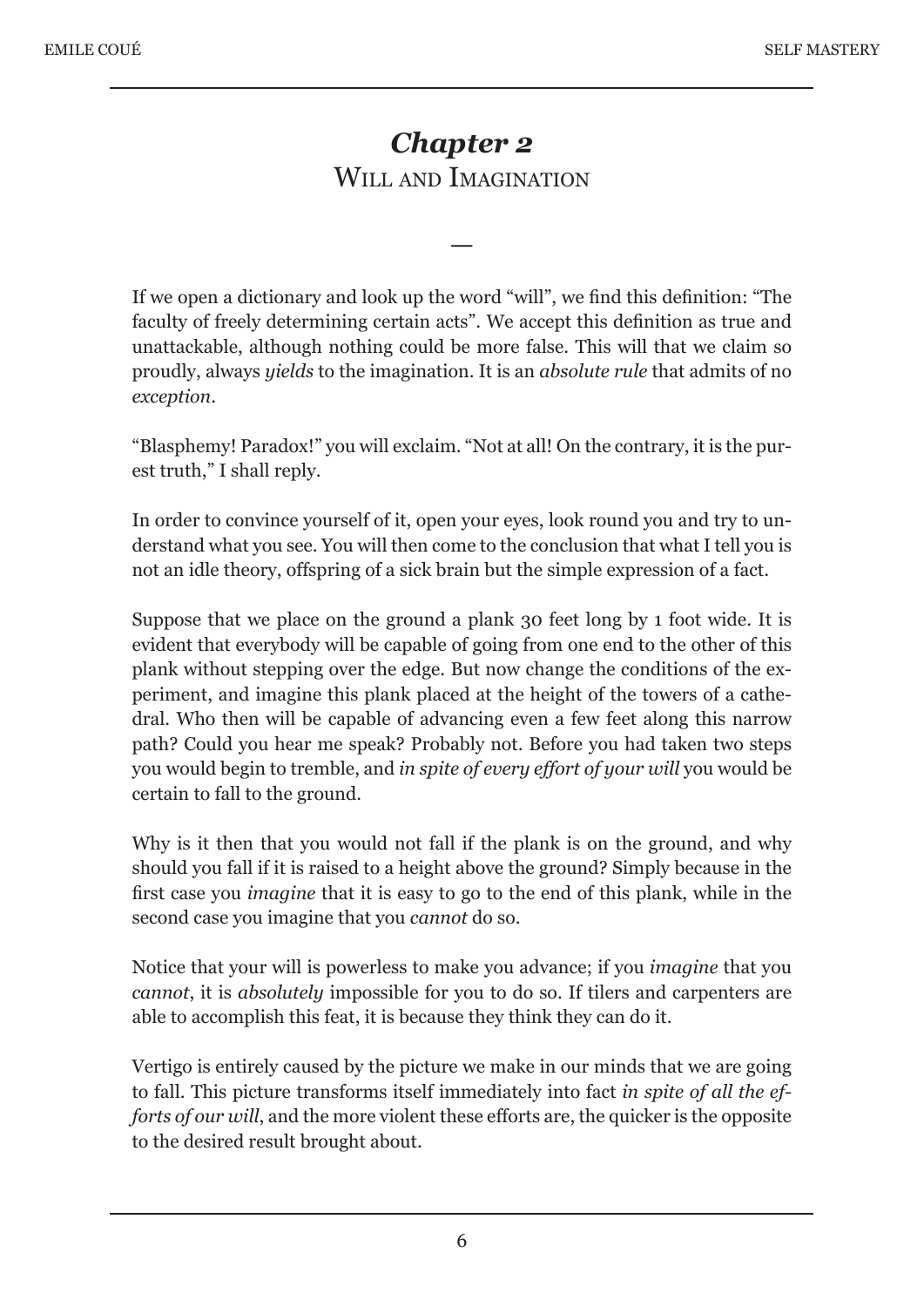Let us now consider the case of a person suffering from insomnia. If he does not make any effort to sleep, he will lie quietly in bed. If on the contrary he tries to force himself to sleep by his will, the more efforts he makes, the more restless he becomes.

Have you not noticed that the more you try to remember the name of a person which you have forgotten, the more it eludes you, until, substituting in your mind the idea "I shall remember in a minute" to the idea "I have forgotten", the name comes back to you of its own accord without the least effort?

Let those of you who are cyclists remember the days when you were learning to ride. You went along clutching the handle bars and frightened of falling. Suddenly catching sight of the smallest obstacle in the road you tried to avoid it, and the more efforts you made to do so, the more surely you rushed upon it.

Who has not suffered from an attack of uncontrollable laughter, which bursts out more violently the more one tries to control it?

What was the state of mind of each person in these different circumstances? "*I do not want* to fall but *I cannot hel*p doing so"; "I *want* to sleep but I *cannot*"; "I *want* to remember the name of Mrs. So and So, but I *cannot*"; "I *want* to avoid the obstacle, but I *cannot*"; "I *want* to stop laughing, but I *cannot*."

As you see, in each of these conflicts it is always the **imagination** which gains the victory over the **will**, without any exception.

To the same order of ideas belongs the case of the leader who rushes forward at the head of his troops and always carries them along with him, while the cry "Each man for himself!" is almost certain to cause a defeat. Why is this? It is because in the first case the men *imagine* that they must go *forward*, and in the second they *imagine* that they are conquered and must fly for their lives.

Panurge was quite aware of the contagion of example, that is to say the action of the imagination, when, to avenge himself upon a merchant on board the same boat, he bought his biggest sheep and threw it into the sea, certain beforehand that the entire flock would follow, which indeed happened.

We human beings have a certain resemblance to sheep, and involuntarily, we are irresistibly impelled to follow other people's examples, *imagining* that we cannot do otherwise.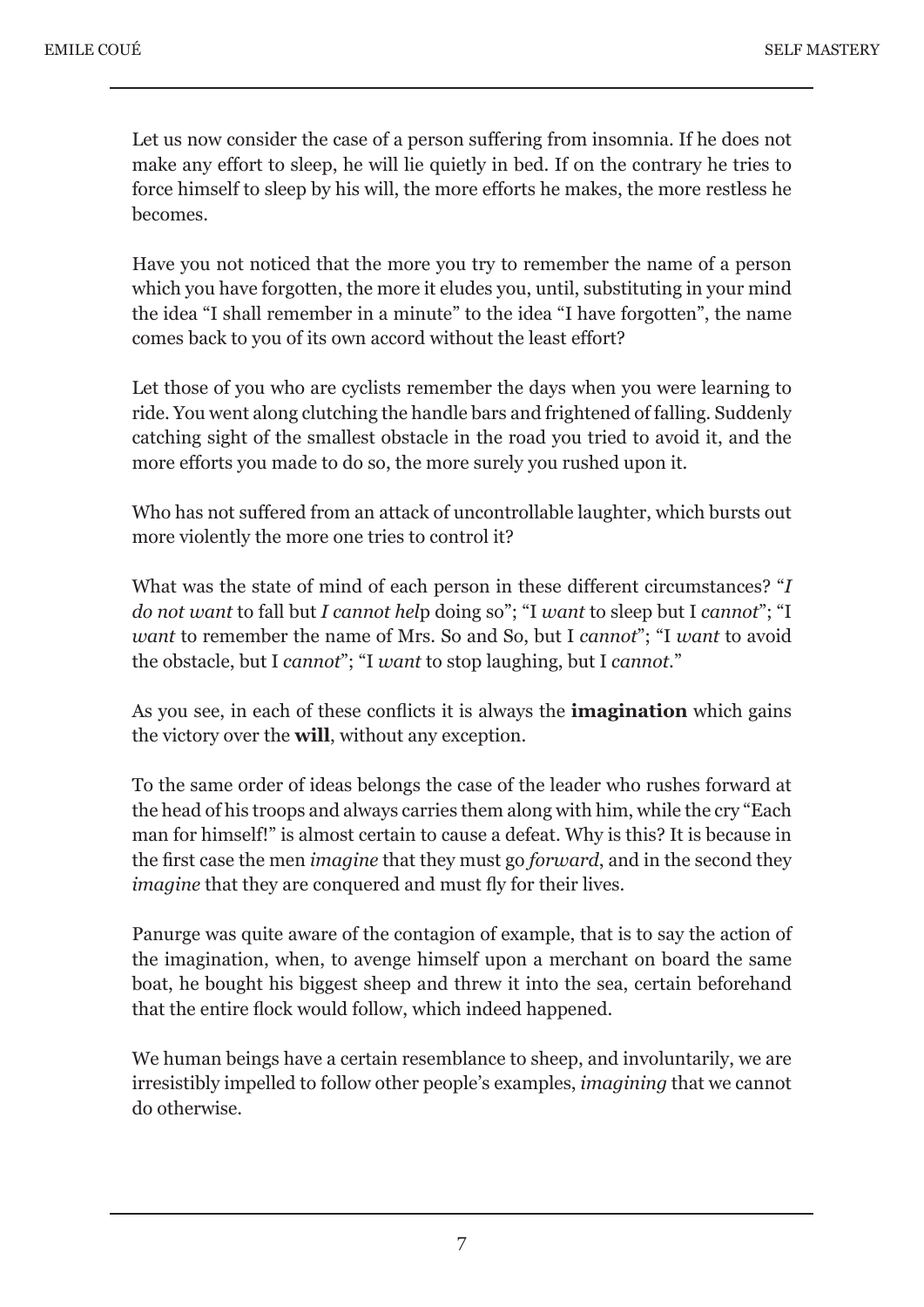I could quote a thousand other examples but I should fear to bore you by such an enumeration. I cannot however pass by in silence this fact which shows the enormous power of the imagination, or in other words of the unconscious in its struggle against the will.

There are certain drunkards who wish to give up drinking, but who cannot do so. Ask them, and they will reply in all sincerity that they desire to be sober, that drink disgusts them, but that they are irresistibly impelled to drink against their **will**, in spite of the harm they know it will do them.

In the same way certain criminals commit crimes *in spite of themselves*, and when they are asked why they acted so, they answer "I could not help it, something impelled me, it was stronger than I."

And the drunkard and the criminal speak the truth; they are forced to do what they do, for the simple reason they imagine they cannot prevent themselves from doing so. Thus we who are so proud of our will, who believe that we are free to act as we like, are in reality nothing but wretched puppets of which our imagination holds all the strings. We only cease to be puppets when we have learned to guide our imagination.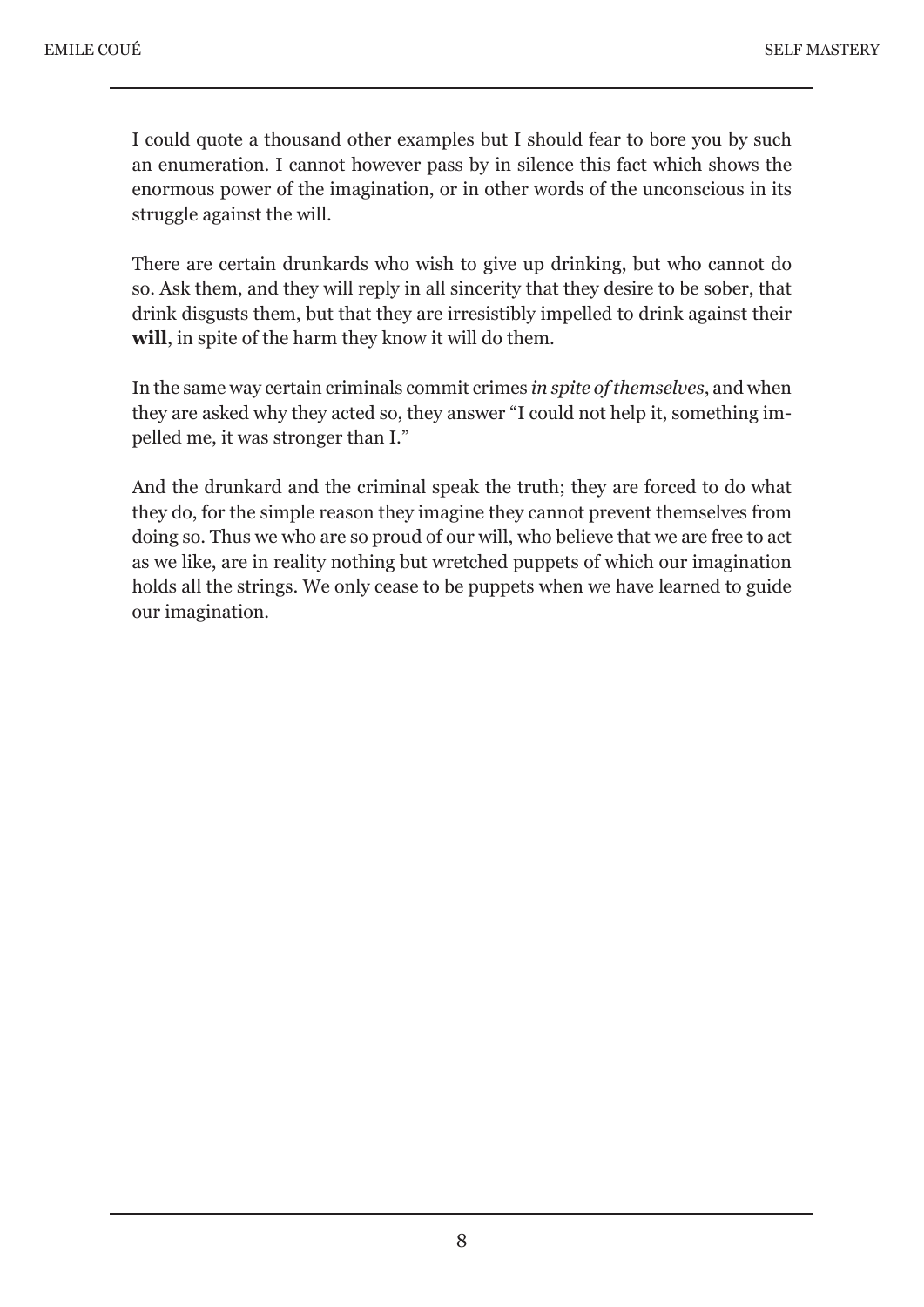# *Chapter 3* SUGGESTION AND AUTOSUGGESTION

—

According to the preceding remarks we can compare the imagination to a torrent which fatally sweeps away the poor wretch who has fallen into it, in spite of his efforts to gain the bank. This torrent seems indomitable; but if you know how, you can turn it from its course and conduct it to the factory, and there you can transform its force into movement, heat, and electricity.

If this simile is not enough, we may compare the imagination -- "the madman at home" as it has been called -- to an unbroken horse which has neither bridle nor reins. What can the rider do except let himself go wherever the horse wishes to take him? And often if the latter runs away, his mad career only comes to end in the ditch. If however the rider succeeds in putting a bridle on the horse, the parts are reversed. It is no longer the horse who goes where he likes, it is the rider who obliges the horse to take him wherever he wishes to go.

Now that we have learned to realize the enormous power of the unconscious or imaginative being, I am going to show how this self, hitherto considered indomitable, can be as easily controlled as a torrent or an unbroken horse. But before going any further it is necessary to define carefully two words that are often used without being properly understood. These are the words *suggestion* and *autosuggestion*.

What then is suggestion? It may be defined as "the act of imposing an idea on the brain of another". Does this action really exist? Properly speaking, no. Suggestion does not indeed exist by itself. It does not and cannot exist except on the *sine qua non* condition of transforming itself into *autosuggestion* in the subject. This latter word may be defined as "the implanting of an idea in oneself by oneself."

You may make a suggestion to someone; if the unconscious of the latter does not accept the suggestion, if it has not, as it were, digested it, in order to transform it into *autosuggestion*, it produces no result. I have myself occasionally made a more or less commonplace suggestion to ordinarily very obedient subjects quite unsuccessfully. The reason is that the unconscious of the subject refused to accept it and did not transform it into *autosuggestion*.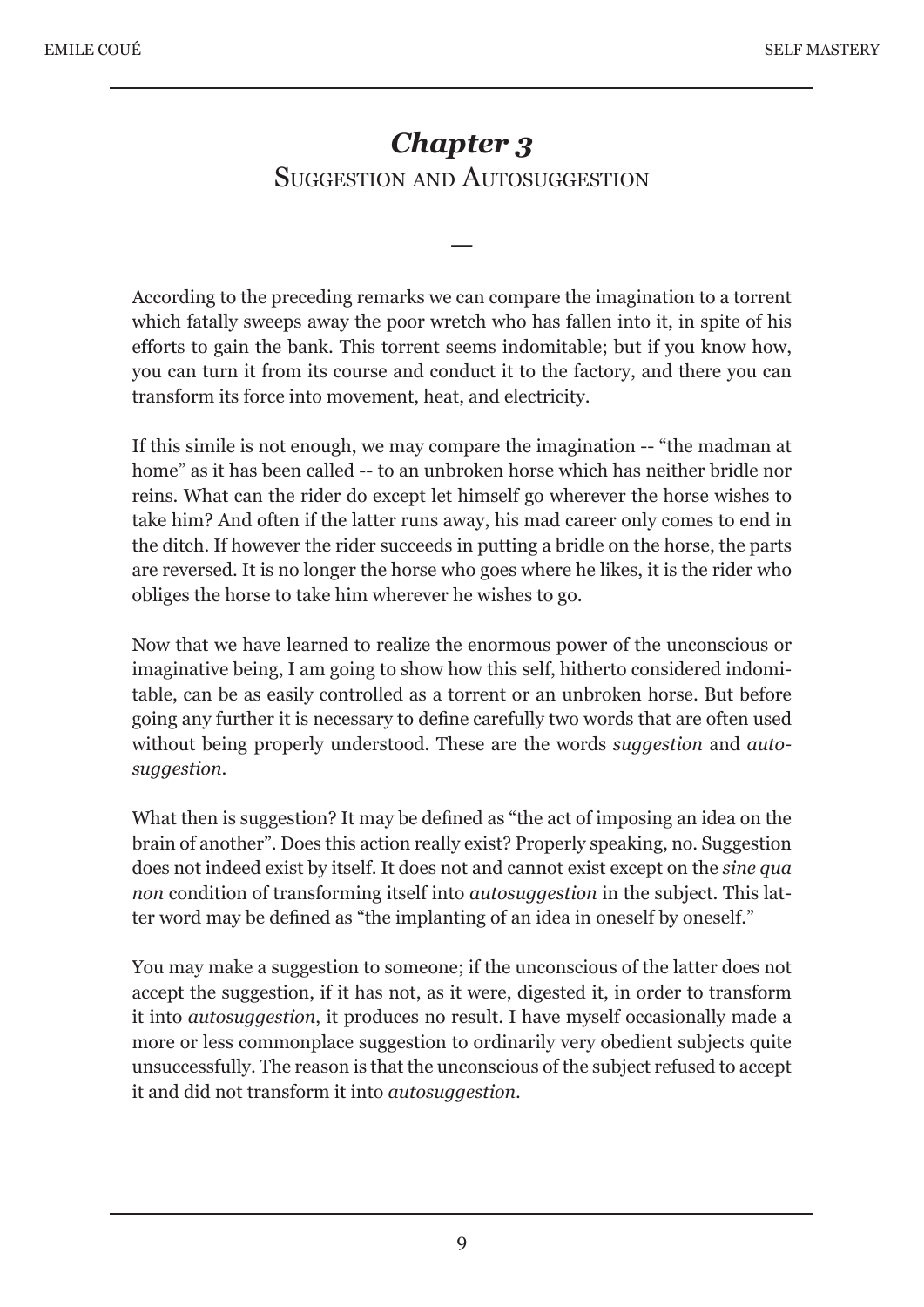# *Chapter 4* THE USE OF AUTOSUGGESTION

—

Let us now return to the point where I said that we can control and lead our imagination, just as a torrent or an unbroken horse can be controlled. To do so, it is enough in the first place to know that this is possible (of which fact almost everyone is ignorant) and secondly, to know by what means it can be done. Well, the means is very simple; it is that which we have used every day since we came into the world, without wishing or knowing it and absolutely unconsciously, but which unfortunately for us, we often use wrongly and to our own detriment. This means is *autosuggestion*.

Whereas we constantly give ourselves unconscious autosuggestions, all we have to do is to give ourselves conscious ones, and the process consists in this: first, to weigh carefully in one's mind the things which are to be the object of the autosuggestion, and according as they require the answer "yes" or "no" to repeat several times without thinking of anything else: "This thing is coming", or "this thing is going away"; "this thing will, or will not happen, etc., etc....". (Of course, the thing must be in our power.) If the unconscious accepts this suggestion and transforms it into an autosuggestion, the thing or things are realized in every particular.

Thus understood, *autosuggestion* is nothing but hypnotism as I see it, and I would define it in these simple words: *The influence of the imagination upon the moral and physical being of mankind.* Now this influence is undeniable, and without returning to previous examples, I will quote a few others.

If you persuade yourself that you can do a certain thing, provided this thing be *possible*, you will do it however difficult it may be. If on the contrary you imagine that you cannot do the simplest thing in the world, it is impossible for you to do it, and molehills become for you unscalable mountains.

Such is the case of neurasthenics, who, believing themselves incapable of the least effort, often find it impossible even to walk a few steps without being exhausted. And these same neurasthenics sink more deeply into their depression, the more efforts they make to throw it off, like the poor wretch in the quicksands who sinks in all the deeper the more he tries to struggle out.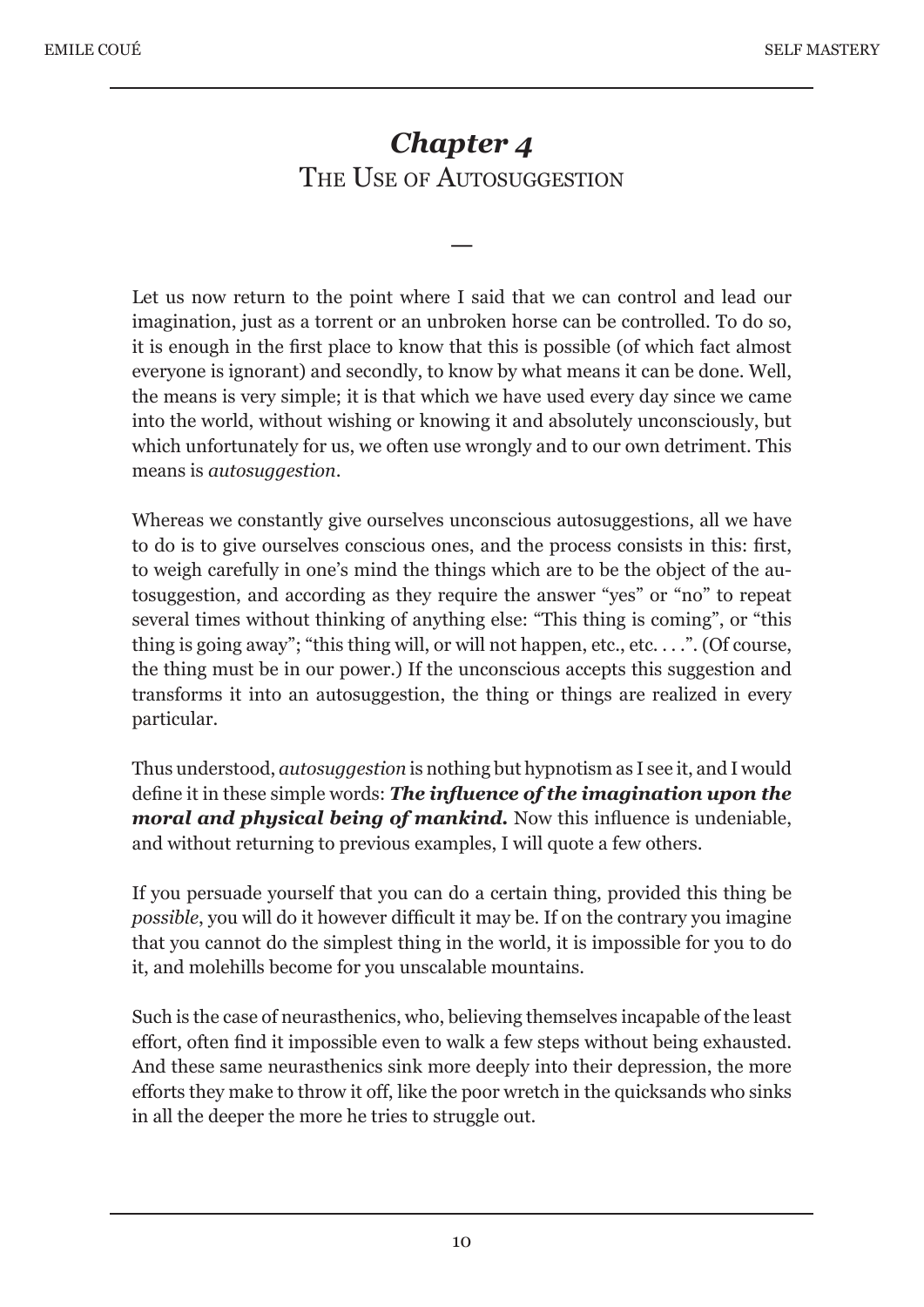In the same way it is sufficient to think a pain is going, to feel it indeed disappear little by little, and inversely, it is enough to think that one suffers in order to feel the pain begin to come immediately.

I know certain people who predict in advance that the will have a sick headache on a certain day, in certain circumstances, and on that day, in the given circumstances, sure enough, they feel it. They brought their illness on themselves, just as others cure theirs by *conscious autosuggestion*.

I know that one generally passes for mad in the eyes of the world if one dares to put forward ideas which it is not accustomed to hear. Well, at the risk of being thought so, I say that if certain people are ill mentally and physically, it is that they imagine themselves to be ill mentally or physically. If certain others are paralytic without having any lesion to account for it, it is that they imagine themselves to be paralyzed, and it is among such persons that the most extraordinary cures are produced. If others again are happy or unhappy, it is that they imagine themselves to be so, for it is possible for two people in exactly the same circumstances to be, the one *perfectly happy*, the other *absolutely wretched*.

Neurasthenia, stammering, aversions, kleptomania, certain cases of paralysis, are nothing but the, result of unconscious autosuggestion, that is to say the result of the action of the unconscious upon the physical and moral being.

But if our unconscious is the source of many of our ills, it can also bring about the cure of our physical and mental ailments. It can not only repair the ill it has done, but cure real illnesses, so strong is its action upon our organism.

Shut yourself up alone in a room, seat yourself in an armchair, close your eyes to avoid any distraction, and concentrate your mind for a few moments on thinking: "Such and such a thing is going to disappear", or "Such and such a thing is coming to pass."

If you have really made the autosuggestion, that is to say, if your unconscious has assimilated the idea that you have presented to it, you are astonished to see the thing you have thought come to pass. (Note that it is the property of ideas autosuggested to exist within us unrecognized, and we can only know of their existence by the effect they produce.) But above all, and this is an essential point, **the will must not be brought into play in practising autosuggestion**; for, if it is not in agreement with the imagination, if one thinks: "I will make such and such a thing happen", and the imagination says: "You are willing it, but it is not going to be", not only does one not obtain what one wants, but even exactly the reverse is brought about.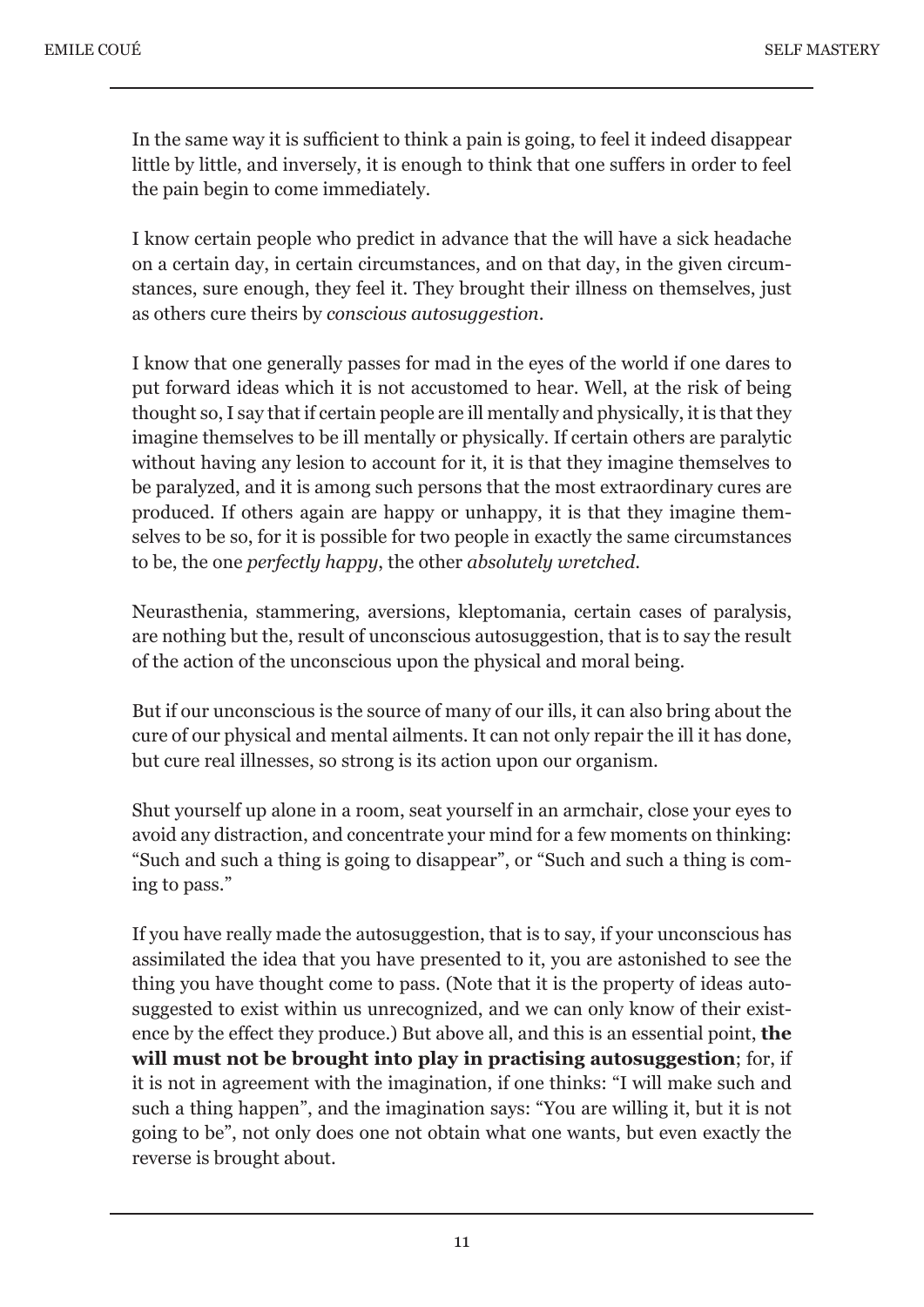This remark is of **capital** importance, and explains why results are so unsatisfactory when, in treating moral ailments, one strives to *re-educate the will*. It is the *training of the imagination* which is necessary, and it is thanks to this shade of difference that my method has often succeeded where others -- and those not the least considered -- have failed. From the numerous experiments that I have made daily for twenty years, and which I have examined with minute care, I have been able to deduct the following conclusions which I have summed up as laws:

 **1.** When the will and the imagination are antagonistic, it is always the imagination which wins, without any exception.

 **2.** In the conflict between the will and the imagination, the force of the imagination is in direct ratio to the square of the will.

 **3.** When the will and the imagination are in agreement, one does not add to the other, but one is multiplied by the other.

 **4.** The imagination can be directed.

(The expressions "In direct ratio to the square of the will" and "Is multiplied by" are not rigorously exact. They are simply illustrations destined to make my meaning clearer.)

After what has just been said it would seem that nobody ought to be ill. That is quite true. Every illness, whatever it may be, *can* yield to *autosuggestion*, daring and unlikely as my statement may seem; I do not say *does always yield*, but *can yield*, which is a different thing.

But in order to lead people to practise conscious autosuggestion they must be taught how, just as they are taught to read or write or play the piano.

*Autosuggestion* is, as I said above, an instrument that we possess at birth, and with which we play unconsciously all our life, as a baby plays with its rattle. It is however a dangerous instrument; it can wound or even kill you if you handle it imprudently and unconsciously. It can on the contrary save your life when you know how to employ it *consciously*. One can say of it as Aesop said of the tongue: "It is at the same time the best and the worst thing in the world".

I am now going to show you how everyone can profit by the beneficent action of *autosuggestion* consciously applied. In saying "every one", I exaggerate a little, for there are two classes of persons in whom it is difficult to arouse conscious autosuggestion: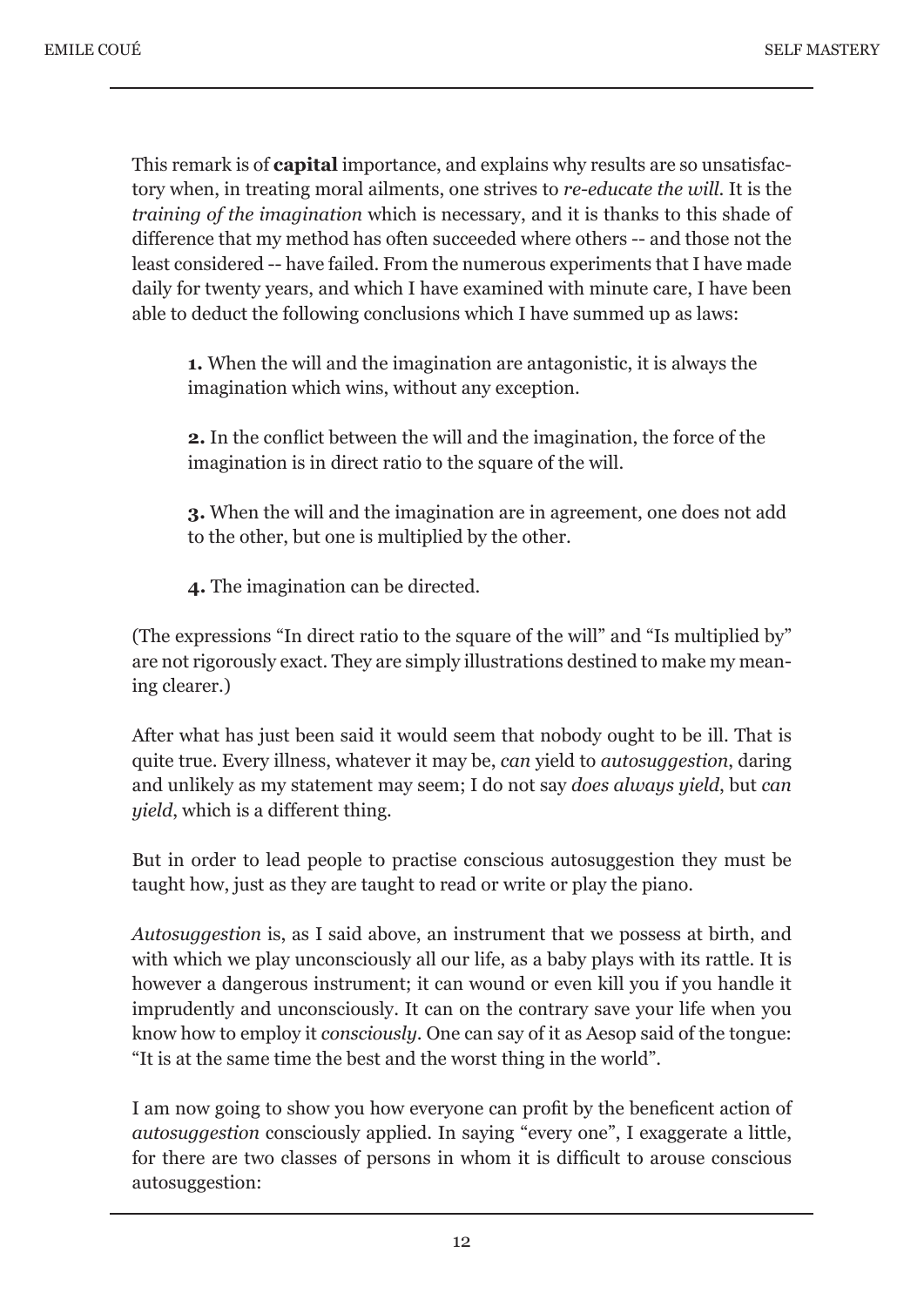**1.** The mentally undeveloped who are not capable of understanding what you say to them.

**2.** Those who are unwilling to understand.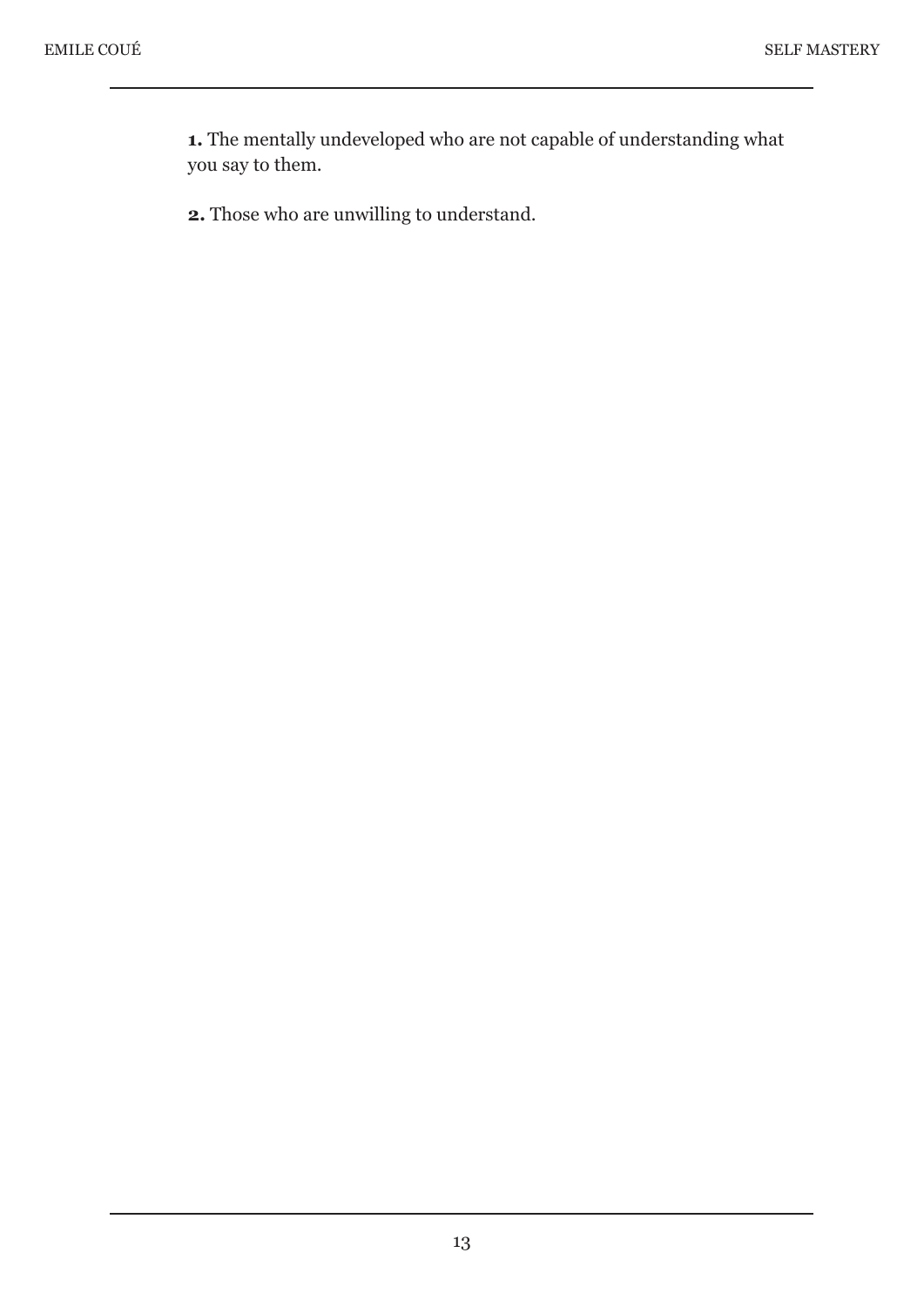# *Chapter 5* HOW TO TEACH PATIENTS TO MAKE AUTOSUGGESTION

The principle of the method may be summed up in these few words: *It is impossible to think of two things at once,* that is to say that two ideas may be in juxtaposition, but they cannot be superimposed in our mind.

—

*Every thought entirely filling our mind becomes true for us and tends to transform itself into action.* 

Thus if you can make a sick person think that her trouble is getting better, it will disappear; if you succeed in making a kleptomaniac think that he will not steal any more, he will cease to steal, etc., etc.

This training which perhaps seems to you an impossibility, is, however, the simplest thing in the world. It is enough, by a series of appropriate and graduated experiments, to teach the subject, as it were the A. B. C. of conscious thought, and here is the series: by following it to the letter one can be absolutely sure of obtaining a good result, except with the two categories of persons mentioned above.

**First experiment.** (These experiments are those of Sage of Rochester.) *Preparatory*. -- Ask the subject to stand upright, with the body as stiff as an iron bar, the feet close together from toe to heel, while keeping the ankles flexible as if they were hinges. Tell him to make himself like a plank with hinges at its base, which is balanced on the ground. Make him notice that if one pushes the plank slightly either way it falls as a mass without any resistance, in the direction in which it is pushed. Tell him that you are going to pull him back by the shoulders and that he must let himself fall in your arms without the slightest resistance, turning on his ankles as on hinges, that is to say keeping the feet fixed to the ground. Then pull him back by the shoulders and if the experiment does not succeed, repeat it until it does, or nearly so.

**Second experiment.** -- Begin by explaining to the subject that in order to demonstrate the action of the imagination upon us, you are going to ask him in a moment to think: "I am falling backwards, I am falling backwards . . ." Tell him that he must have no thought but this in his mind, that he must not reflect or wonder if he is going to fall or not, or think that if he falls he may hurt himself, etc., or fall back purposely to please you, but that if he really feels something impelling him to fall backwards, he must not resist but obey the impulse.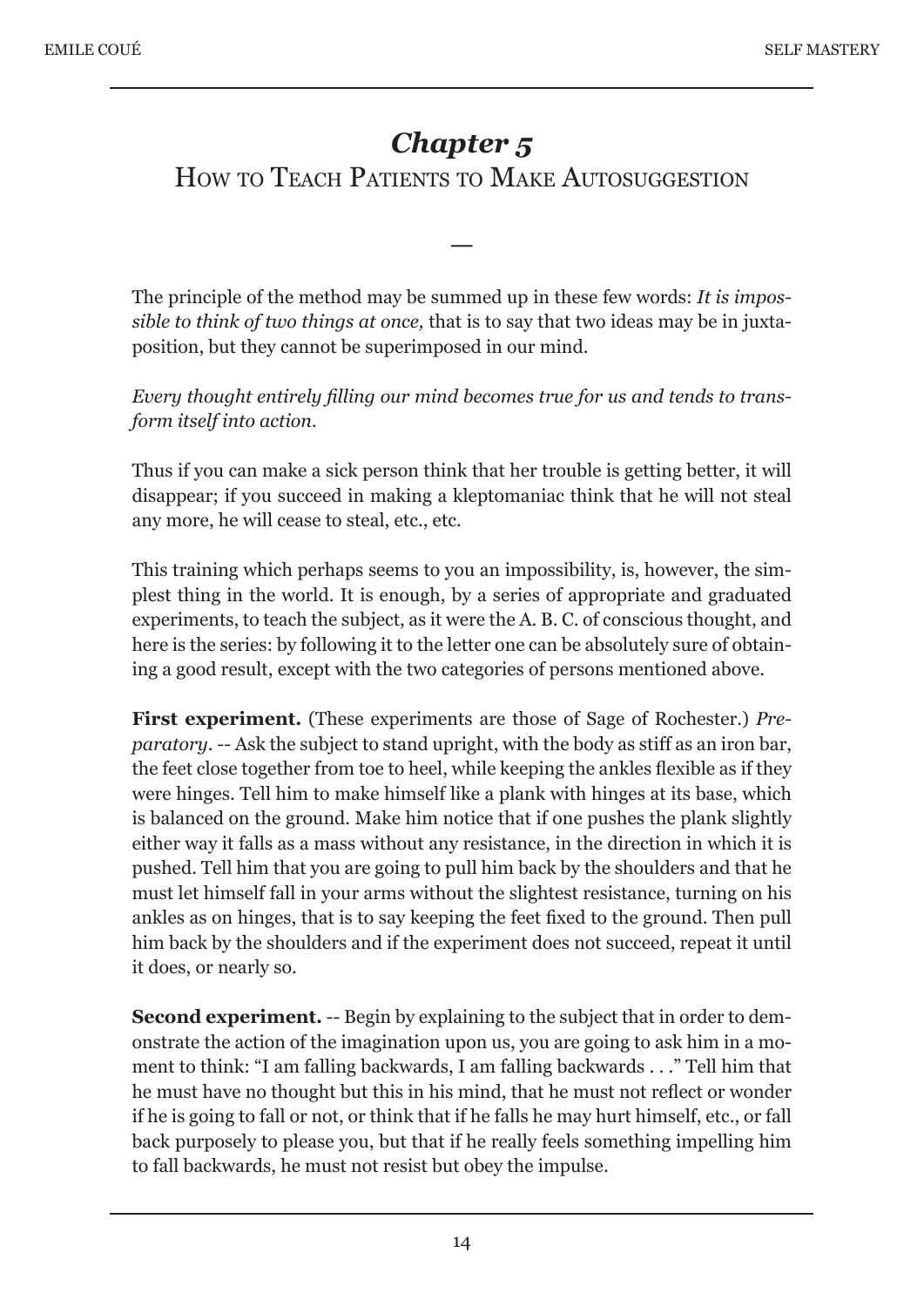Then ask your subject to raise the head high and to shut his eyes, and place your right fist on the back of his neck, and your left hand on his forehead, and say to him: "Now think: I am falling backwards, I am falling backwards, etc., etc..." and, indeed, "You are falling backwards, You . . . are. . . fall . . . ing . . . back . . . wards, etc." At the same time slide the left hand lightly backwards to the left temple, above the ear, and remove very slowly but with a continuous movement the right fist.

The subject is immediately felt to make a slight movement backwards, and either to stop himself from falling or else to fall completely. In the first case, tell him that he has resisted, and that he did not think just that he was falling, but that he might hurt himself if he did fall. That is true, for if he had not thought the latter, he would have fallen like a block. Repeat the experiment using a tone of command as if you would force the subject to obey you. Go on with it until it is completely successful or very nearly so. The operator should stand a little behind the subject, the left leg forward and the right leg well behind him, so as not to be knocked over by the subject when he falls. Neglect of this precaution might result in a double fall if the person is heavy.

**Third experiment.** -- Place the subject facing you, the body still stiff, the ankles flexible, and the feet joined and parallel. Put your two hands on his temples without any pressure, look fixedly, without moving the eyelids, at the root of his nose, and tell him to think: "I am falling forward, I am falling forward . . . " and repeat to him, stressing the syllables, "You are fall . . . ing . . . for . . . ward, You are fall . .  $\ldots$  ing  $\ldots$  for  $\ldots$  ward  $\ldots$  " without ceasing to look fixedly at him.

**Fourth experiment.** -- Ask the subject to clasp his hands as tight as possible, that is to say, until the fingers tremble slightly, look at him in the same way as in the preceding experiment and keep your hands on his as though to squeeze them together still more tightly. Tell him to think that he cannot unclasp his fingers, that you are going to count three, and that when you say "three" he is to try to separate his hands while thinking all the time: "I cannot do it, I cannot do it . . . " and he will find it impossible. Then count very slowly, "one, two, three", and add immediately, detaching the syllables: "You . . . can . . . not . . . do . . . it . . . . You .  $\dots$  can  $\dots$  not  $\dots$  do  $\dots$  it  $\dots$  " If the subject is thinking properly, "I cannot do it", not only is he unable to separate his fingers, but the latter clasp themselves all the more tightly together the more efforts he makes to separate them. He obtains in fact exactly the contrary to what he wants. In a few moments say to him: "Now think: 'I can do it,'" and his fingers will separate themselves.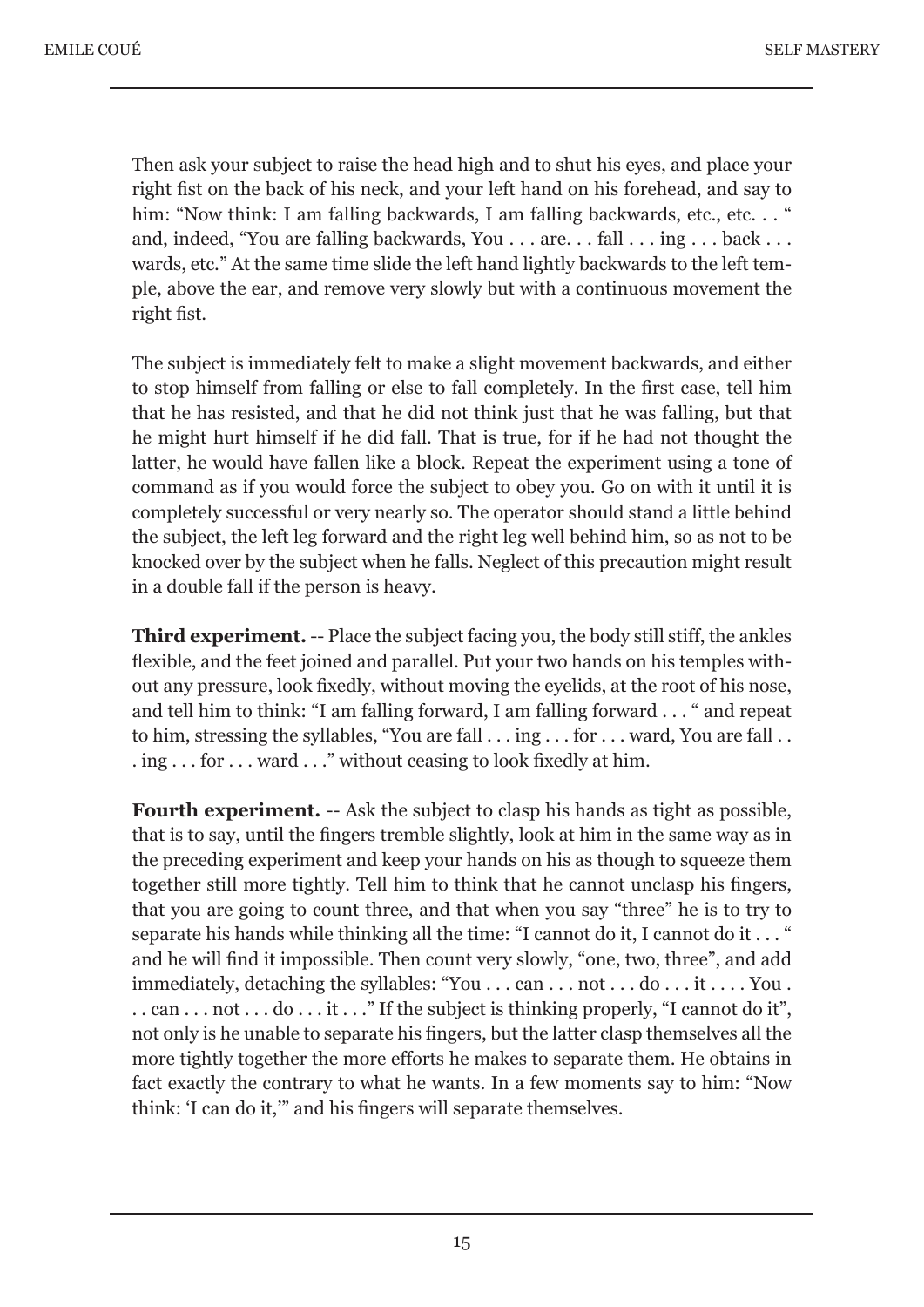Be careful always to keep your eyes fixed on the root of the subject's nose, and do not allow him to turn his eyes away from yours for a single moment. If he is able to unclasp his hands, do not think it is your own fault, it is the subject's, he has not properly thought: "I cannot". Assure him firmly of this, and begin the experiment again.

Always use a tone of command which suffers no disobedience. I do not mean that it is necessary to raise your voice; on the contrary it is preferable to employ the ordinary pitch, but stress every word in a dry and imperative tone.

When these experiments have been successful, all the others succeed equally well and can be easily obtained by carrying out to the letter the instructions given above.

Some subjects are very sensitive, and it is easy to recognize them by the fact that the contraction of their fingers and limbs is easily produced. After two or three successful experiments, it is no longer necessary to say to them: "Think this", or "think that"; You need only, for example, say to them simply -- but in the imperative tone employed by all good suggestionists -- "Close your hands; now you cannot open them". "Shut your eyes; now you cannot open them," and the subject finds it absolutely impossible to open the hands or the eyes in spite of all his efforts. Tell him in a few moments: "You can do it now," and the de-contraction takes place instantaneously.

These experiments can be varied to infinity. Here are a few more: Make the subject join his hands, and suggest that they are welded together; make him put his hand on the table, and suggest that it is stuck to it; tell him that he is fixed to his chair and cannot rise; make him rise, and tell him he cannot walk; put a penholder on the table and tell him that it weighs a hundredweight, and that he cannot lift it, etc., etc.

In all these experiments, I cannot repeat too often, it is not *suggestion* properly so-called which produces the phenomena, but the *autosuggestion* which is consecutive to the suggestion of the operator.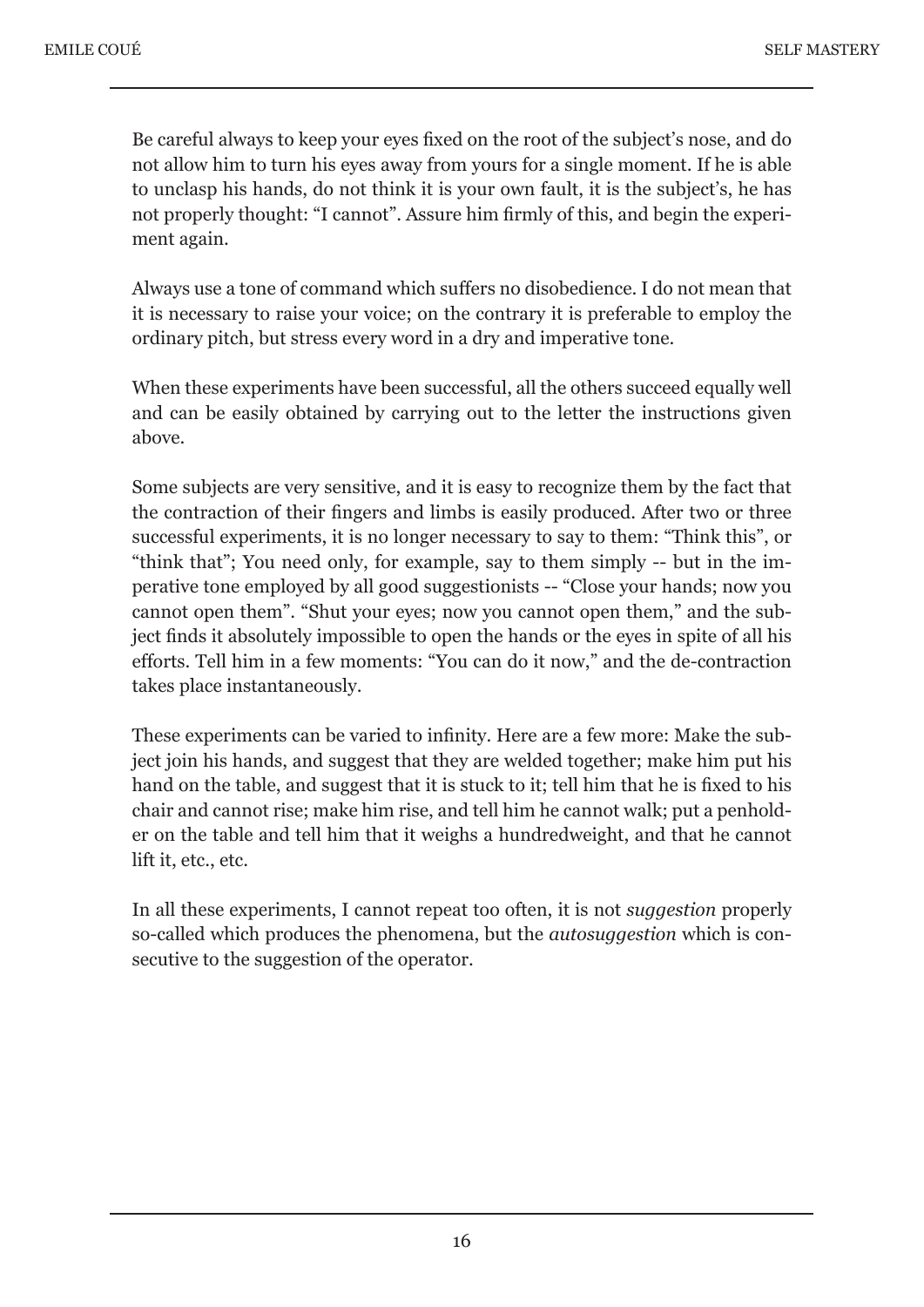# *Chapter 6* METHOD OF PROCEDURE IN CURATIVE SUGGESTION

When the subject has passed through the preceding experiments and has understood them, he is ripe for curative suggestion. He is like a cultivated field in which the seed can germinate and develop, whereas before it was but rough earth in which it would have perished.

—

Whatever ailment the subject suffers from, whether it is physical or mental, it is important to proceed always in the same way, and to use the same words with a few variations according to the case.

Say to the subject: "Sit down and close your eyes. I am not going to try and put you to sleep as it is quite unnecessary. I ask you to close your eyes simply in order that your attention may not be distracted by the objects around you. Now tell yourself that every word I say is going to fix itself in your mind, and be printed, engraved, and encrusted in it, that, there, it is going to stay fixed, imprinted, and encrusted, and that without your will or knowledge, in fact perfectly unconsciously on your part, you yourself and your whole organism are going to obey. In the first place I say that every day, three times a day, in the morning, at midday, and in the evening, at the usual meal times, you will feel hungry, that is to say, you will experience the agreeable sensation which makes you think and say: "Oh! how nice it will be to have something to eat!" You will then eat and enjoy your food, without of course overeating. You will also be careful to masticate it properly so as to transform it into a sort of soft paste before swallowing it. In these conditions you will digest it properly, and so feel no discomfort, inconvenience, or pain of any kind either in the stomach or intestines. You will assimilate what you eat and your organism will make use of it to make blood, muscle, strength and energy, in a word: Life.

"Since you will have digested your food properly, the function of excretion will be normal, and every morning, on rising, you will feel the need of evacuating the bowels, and without ever being obliged to take medicine or to use any artifice, you will obtain a normal and satisfactory result.

"Further, every night from the time you wish to go to sleep till the time you wish to wake next morning, you will sleep deeply, calmly, and quietly, without nightmares, and on waking you will feel perfectly well, cheerful, and active.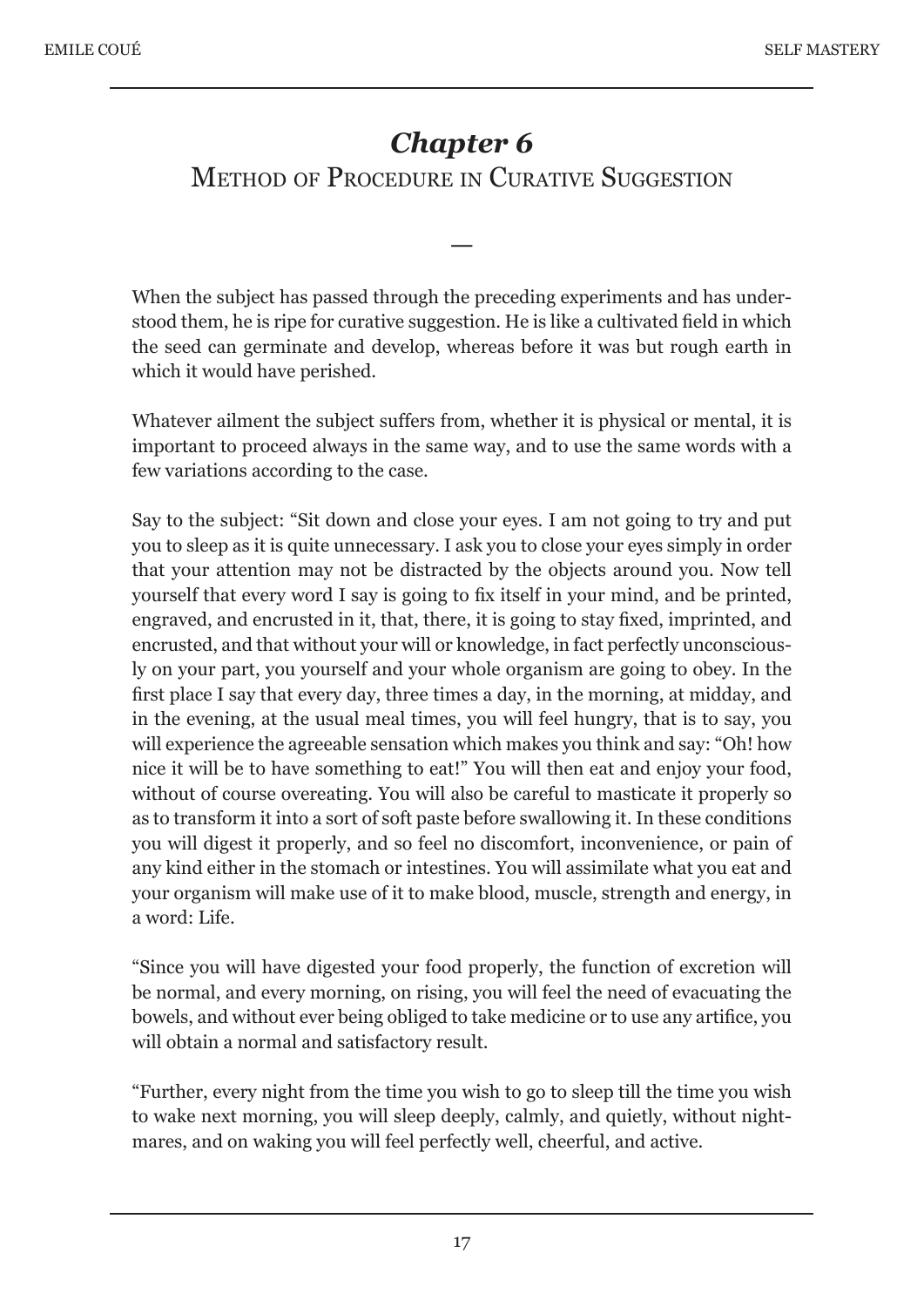"Likewise, if you occasionally suffer from depression, if you are gloomy and prone to worry and look on the dark side of things, from now onwards you will cease to do so, and, instead of worrying and being depressed and looking on the dark side of things, you are going to feel perfectly cheerful, possibly without any special reason for it, just as you used to feel depressed for no particular reason. I say further still, that even if you have real reason to be worried and depressed you are not going to be so.

"If you are also subject to occasional fits of impatience or ill-temper you will cease to have them: on the contrary you will be always patient and master of yourself, and the things which worried, annoyed, or irritated you, will henceforth leave you absolutely indifferent and perfectly calm.

"If you are sometimes attacked, pursued, haunted, by bad and unwholesome ideas, by apprehensions, fears, aversions, temptations, or grudges against other people, all that will be gradually lost sight of by your imagination, and will melt away and lose itself as though in a distant cloud where it will finally disappear completely. As a dream vanishes when we wake, so will all these vain images disappear.

"To this I add that all your organs are performing their functions properly. The heart beats in a normal way and the circulation of the blood takes place as it should; the lungs are carrying out their functions, as also the stomach, the intestines, the liver, the biliary duct, the kidneys and the bladder. If at the present moment any of them is acting abnormally, that abnormality is becoming less every day, so that quite soon it will have vanished completely, and the organ will have recovered its normal function. Further, if there should be any lesions in any of these organs, they will get better from day to day and will soon be entirely healed." (With regard to this, I may say that it is not necessary to know which organ is affected for it to be cured. Under the influence of the autosuggestion *"Every day, in every respect, I am getting better and better"*, the unconscious acts upon the organ which it can pick out itself.)

"I must also add -- and it is extremely important -- that if up to the present you have lacked confidence in yourself, I tell you that this self-distrust will disappear little by little and give place to self-confidence, based on the knowledge of this force of incalculable power which is in each one of us. It is absolutely necessary for every human being to have this confidence. Without it one can accomplish nothing, with it one can accomplish whatever one likes, (*within reason*, of course). You are then going to have confidence in yourself, and this confidence gives you the assurance that you are capable of accomplishing perfectly well whatever you wish to do, -- *on condition that it is reasonable*, -- and whatever it is your duty to do.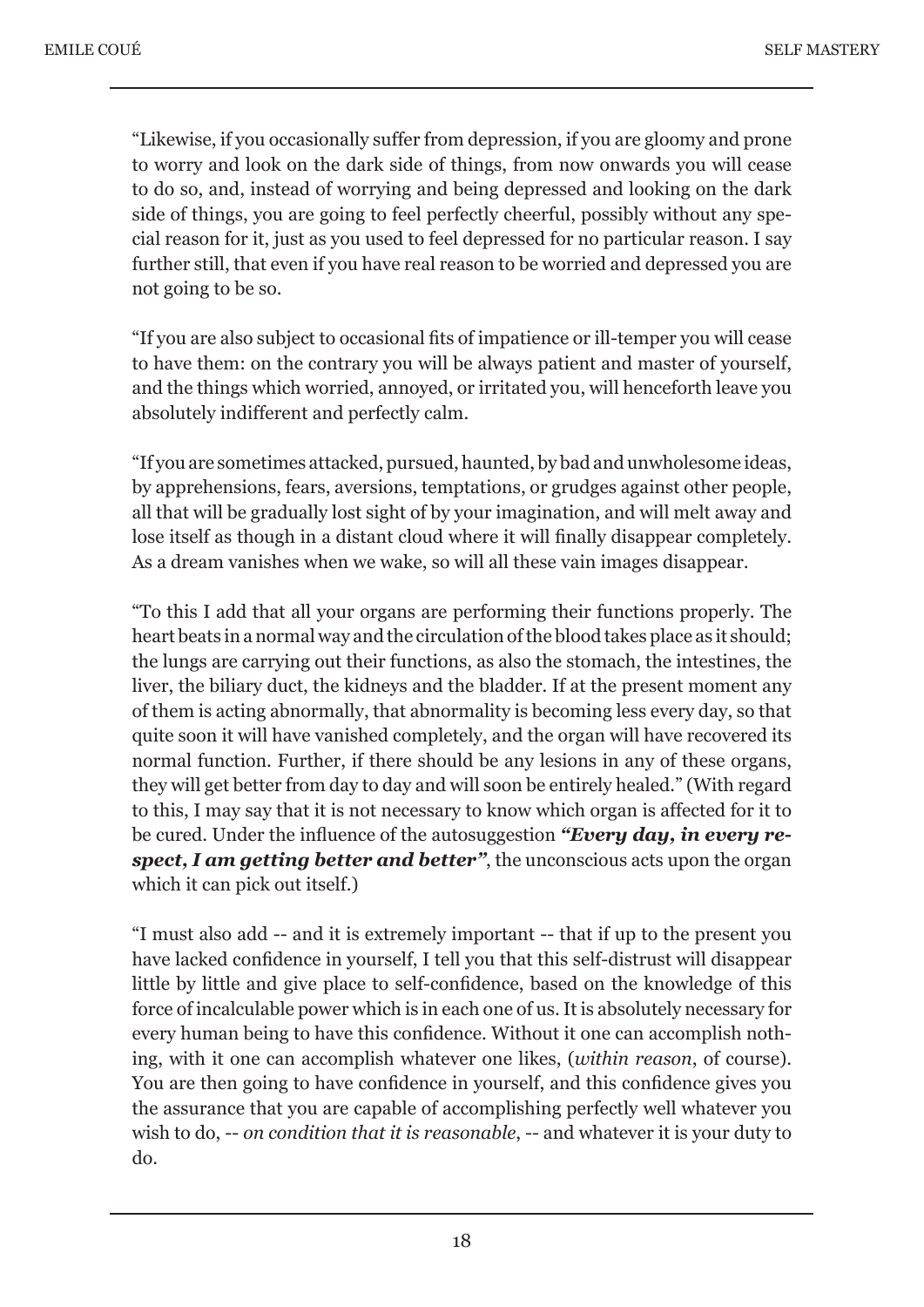"So when you wish to do something reasonable, or when you have a duty to perform, always think that it is easy, and make the words *difficult, impossible, I cannot, it is stronger than I, I cannot prevent myself from* . . . . , disappear from your vocabulary; they are not English. What is English is: "*It is easy and I can*". By considering the thing easy it becomes so for you, although it might seem difficult to others. You will do it quickly and well, and without fatigue, because you do it without effort, whereas if you had considered it as difficult or impossible it would have become so for you, simply because you would have thought it so."

To these general suggestions which will perhaps seem long and even childish to some of you, but which are necessary, must be added those which apply to the particular case of the patient you are dealing with.

All these suggestions must be made in a monotonous and soothing voice (always emphasizing the essential words), which although it does not actually send the subject to sleep, at least makes him feel drowsy, and think of nothing in particular.

When you have come to the end of the series of suggestions you address the subject in these terms: "In short, I mean that from every point of view, physical as well as mental, you are going to enjoy excellent health, better health than that you have been able to enjoy up to the present. Now I am going to count three, and when I say 'Three', you will open your eyes and come out of the passive state in which you are now. You will come out of it quite naturally, without feeling in the least drowsy or tired, on the contrary, you will feel strong, vigorous, alert, active, full of life; further still, you will feel very cheerful and fit in every way. ONE -- TWO -- THREE --" At the word "three" the subject opens his eyes, always with a smile and an expression of well-being and contentment on his face.

Sometimes, -- though rarely, -- the patient is cured on the spot; at other times, and this is more generally the case, he finds himself relieved, his pain or his depression has partially or totally disappeared, though only for a certain lapse of time.

In every case it is necessary to renew the suggestions more or less frequently according to your subject, being careful always to space them out at longer and longer intervals, according to the progress obtained until they are no longer necessary, -- that is to say when the cure is complete.

Before sending away your patient, you must tell him that he carries within him the instrument by which he can cure himself, and that you are, as it were, only a professor teaching him to use this instrument, and that he must help you in your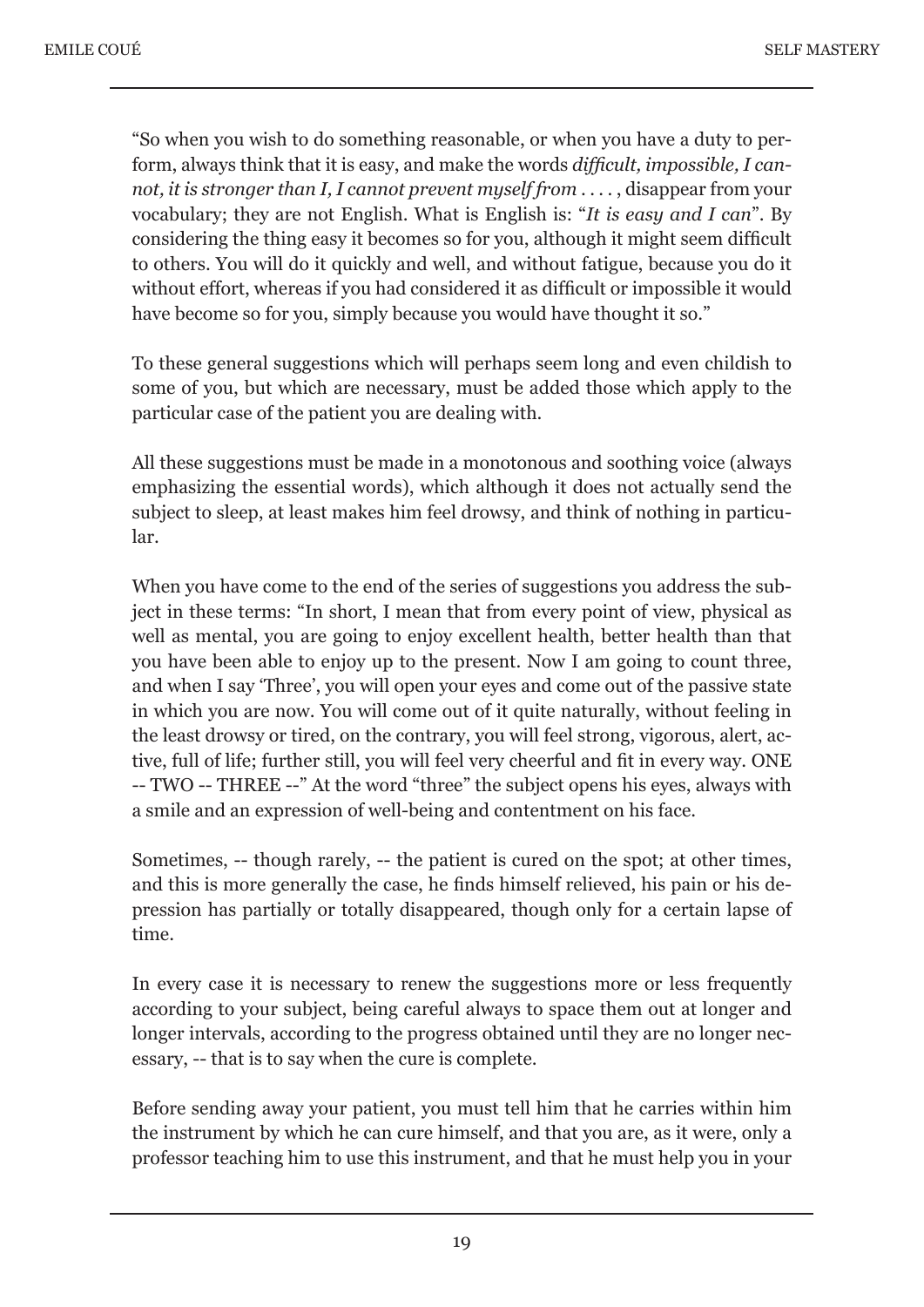task. Thus, every morning before rising, and every night on getting into bed, he must shut his eyes and in thought transport himself into your presence, and then repeat twenty times consecutively in a monotonous voice, counting by means of a string with twenty knots in it, this little phrase:

"EVERY DAY, IN EVERY RESPECT, I AM GETTING BETTER AND BETTER." In his mind he should emphasize the words "in every respect" which applies to every need, mental or physical. This general suggestion is more efficacious than special ones.

Thus it is easy to realize the part played by the giver of the suggestions. He is not a master who gives orders, but a friend, a guide, who leads the patient step by step on the road to health. As all the suggestions are given in the interest of the patient, the unconscious of the latter asks nothing better than to assimilate them and transform them into autosuggestions. When this has been done, the cure is obtained more or less rapidly according to circumstances.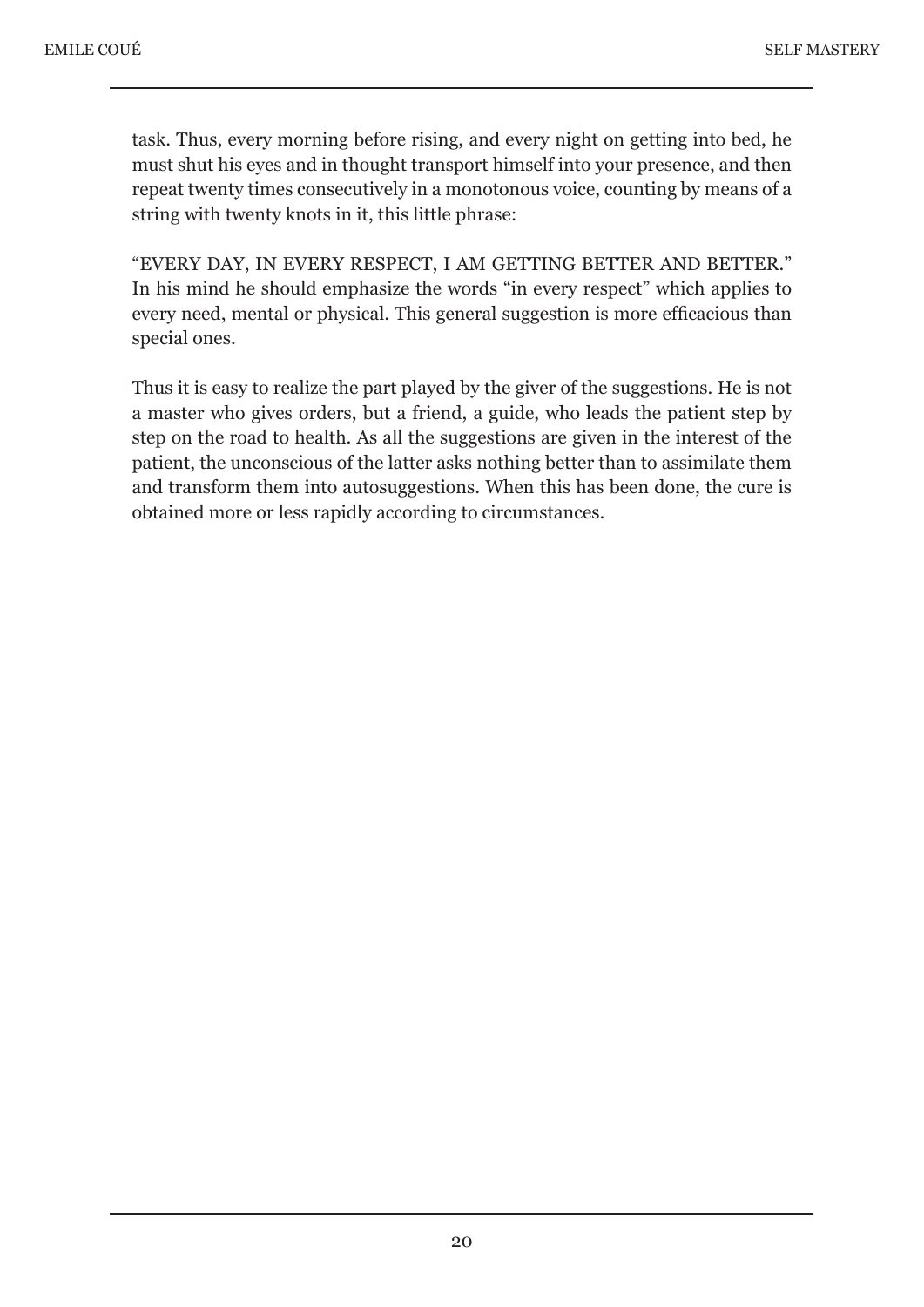## *Chapter 7* THE SUPERIORITY OF THIS METHOD

—

This method gives absolutely marvellous results, and it is easy to understand why. Indeed, by following out my advice, it is impossible to fail, except with the two classes of persons mentioned above, who fortunately represent barely 3 per cent of the whole. If, however, you try to put your subjects to sleep right away, without the explanations and preliminary experiments necessary to bring them to accept the suggestions and to transform them into autosuggestions you cannot and will not succeed except with peculiarly sensitive subjects, and these are rare. Everybody may become so by training, but very few are so sufficiently without the preliminary instruction that I recommend, which can be done in a few minutes.

Formerly, imagining that suggestions could only be given during sleep, I always tried to put my patient to sleep; but on discovering that it was not indispensable, I left off doing it in order to spare him the dread and uneasiness he almost always experiences when he is told that he is going to be sent to sleep, and which often makes him offer, in spite of himself, an involuntary resistance. If, on the contrary, you tell him that you are not going to put him to sleep as there is no need to do so, you gain his confidence. He listens to you without fear or any ulterior thought, and it often happens -- if not the first time, anyhow very soon -- that, soothed by the monotonous sound of your voice, he falls into a deep sleep from which he awakes astonished at having slept at all.

If there are sceptics among you -- as I am quite sure there are -- all I have to say to them is: "Come to my house and see what is being done, and you will be convinced by fact."

You must not however run away with the idea that autosuggestion can only be brought about in the way I have described. It is possible to make suggestions to people without their knowledge and without any preparation. For instance, if a doctor who by his title alone has a suggestive influence on his patient, tells him that he can do nothing for him, and that his illness is incurable, he provokes in the mind of the latter an autosuggestion which may have the most disastrous consequences; if however he tells him that his illness is a serious one, it is true, but that with care, time, and patience, he can be cured, he sometimes and even often obtains results which will surprise him.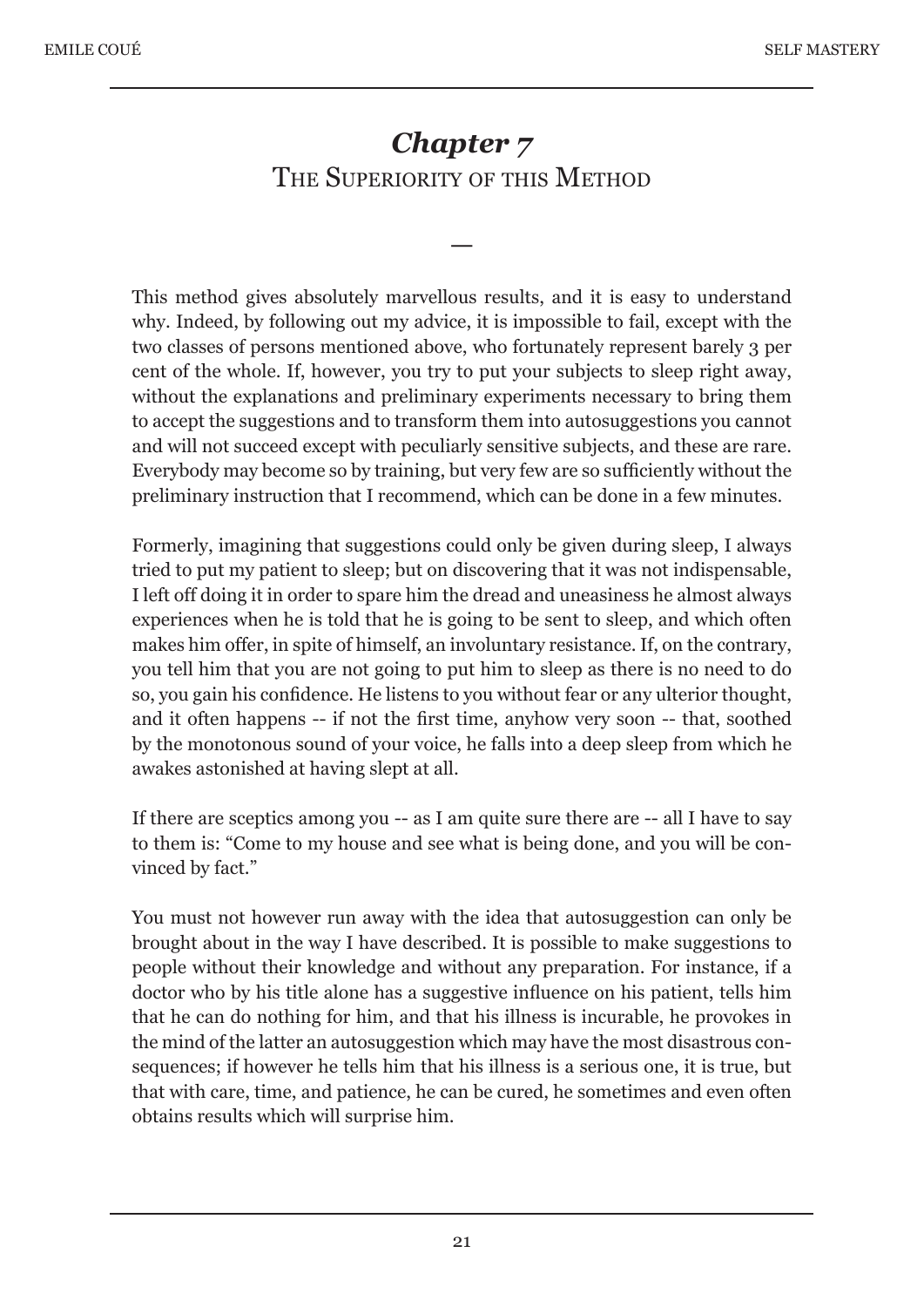Here is another example: if a doctor after examining his patient, writes a prescription and gives it to him without any comment, the remedies prescribed will not have much chance of succeeding; if, on the other hand, he explains to his patient that such and such medicines must be taken in such and such conditions and that they will produce certain results, those results are practically certain to be brought about.

If in this hall there are medical men or brother chemists, I hope they will not think me their enemy. I am on the contrary their best friend. On the one hand I should like to see the theoretical and practical study of suggestion on the syllabus of the medical schools for the great benefit of the sick and of the doctors themselves; and on the other hand, in my opinion, every time that a patient goes to see his doctor, the latter should order him one or even several medicines, even if they are not necessary. As a matter of fact, when a patient visits his doctor, it is in order to be told what medicine will cure him. He does not realize that it is the hygiene and regimen which do this, and he attaches little importance to them. It is a medicine that he wants.

In my opinion, if the doctor only prescribes a regimen without any medicine, his patient will be dissatisfied; he will say that he took the trouble to consult him for nothing, and often goes to another doctor. It seems to me then that the doctor should always prescribe medicines to his patient, and, as much as possible, medicines made up by himself rather than the standard remedies so much advertised and which owe their only value to the advertisement. The doctor's own prescriptions will inspire infinitely more confidence than So and So's pills which anyone can procure easily at the nearest drug store without any need of a prescription.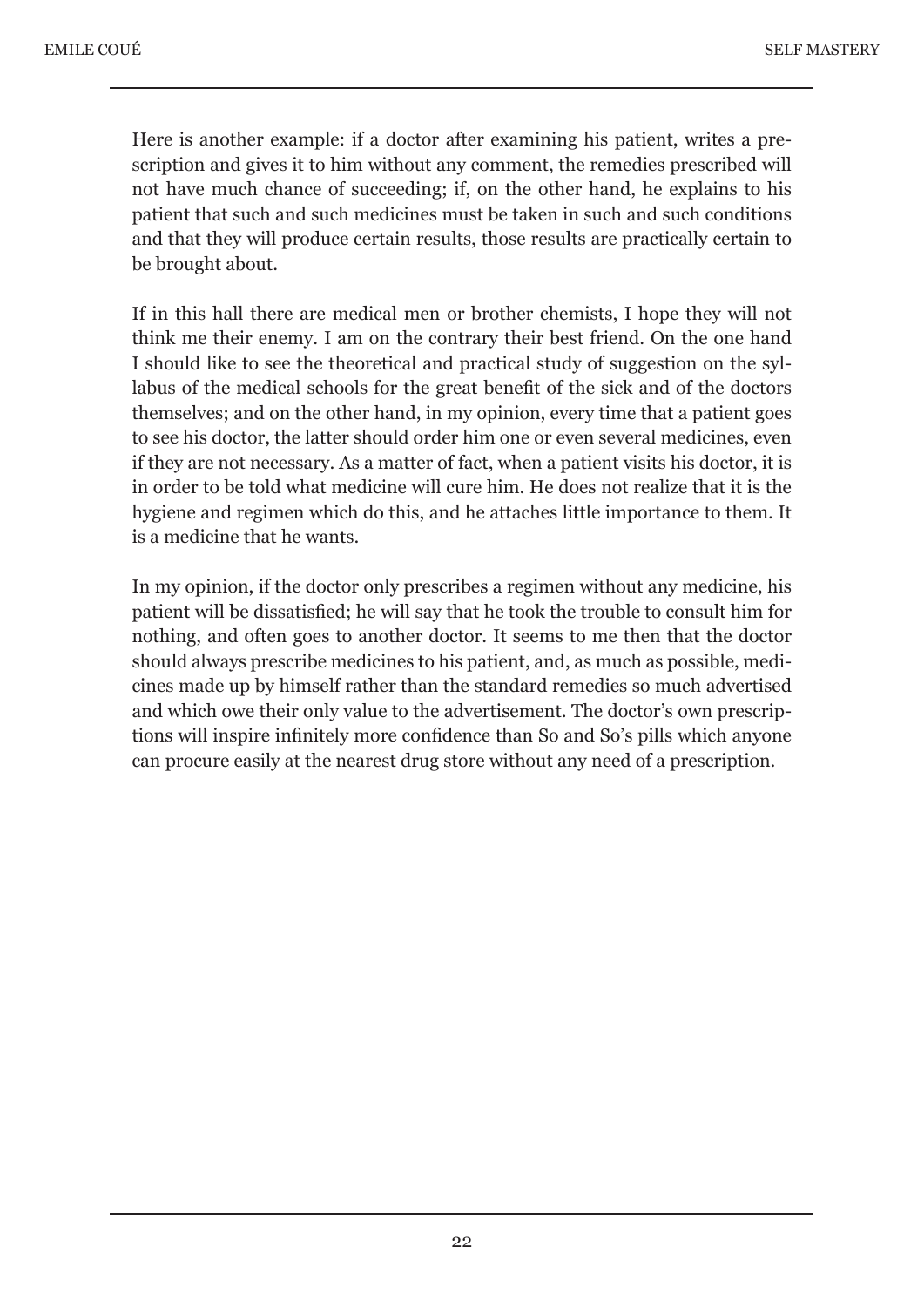# *Chapter 8* HOW SUGGESTION WORKS

—

In order to understand properly the part played by suggestion or rather by autosuggestion, it is enough to know that *the unconscious self is the grand director of all our functions*. Make this believed, as I said above, that a certain organ which does not function well must perform its function, and instantly the order is transmitted. The organ obeys with docility, and either at once or little by little performs its functions in a normal manner. This explains simply and clearly how by means of suggestion one can stop haemorrhages, cure constipation, cause fibrous tumours to disappear, cure paralysis, tubercular lesions, varicose; ulcers, etc.

Let us take for example, a case of dental haemorrhage which I had the opportunity of observing in the consulting room of M. Gauthe, a dentist at Troyes. A young lady whom I had helped to cure herself of asthma from which she had suffered for eight years, told me one day that she wanted to have a tooth out. As I knew her to be very sensitive, I offered to make her feel nothing of the operation. She naturally accepted with pleasure and we made an appointment with the dentist. On the day we had arranged we presented ourselves at the dentist's and, standing opposite my patient, I looked fixedly at her, saying: "You feel nothing, you feel nothing, etc., etc." and then while still continuing the suggestion I made a sign to the dentist. In an instant the tooth was out without Mlle. D\_\_\_\_\_\_\_\_ turning a hair. As fairly often happens, a haemorrhage followed, but I told the dentist that I would try suggestion without his using a haemostatic, without knowing beforehand what would happen. I then asked Mile. D to look at me fixedly, and I suggested to her that in two minutes the haemorrhage would cease of its own accord, and we waited. The patient spat blood again once or twice, and then ceased. I told her to open her mouth, and we both looked and found that a clot of blood had formed in the dental cavity.

How is this phenomenon to be explained? In the simplest way. Under the influence of the idea: "The haemorrhage is to stop", the unconscious had sent to the small arteries and veins the order to stop the flow of blood, and, obediently, they contracted naturally, as they would have done artificially at the contact of a haemostatic like adrenalin, for example.

The same reasoning explains how a fibrous tumour can be made to disappear. The unconscious having accepted the idea "It is to go" the brain orders the arteries which nourish it, to contract. They do so, refusing their services, and ceasing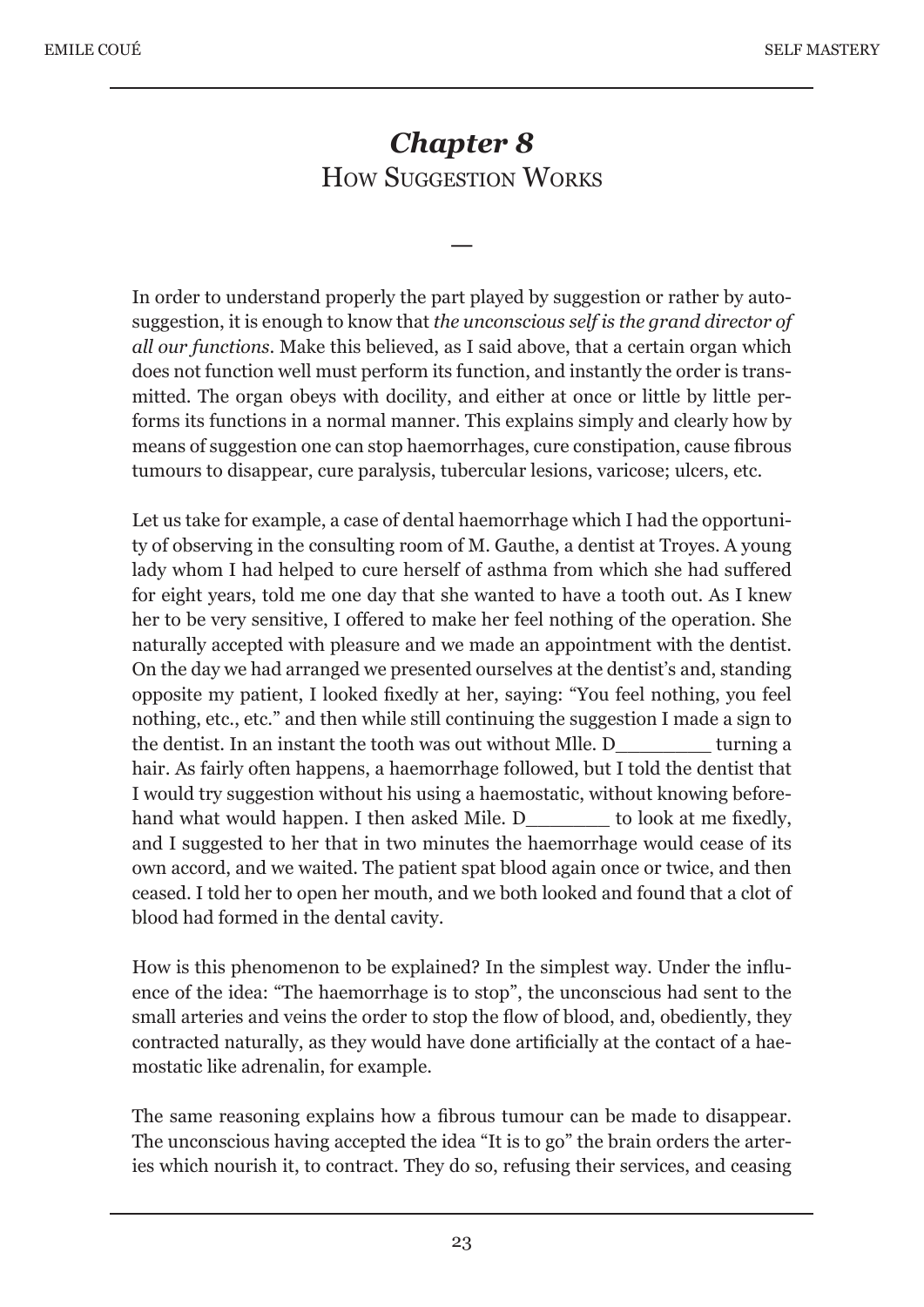to nourish the tumour which, deprived of nourishment, dies, dries up, is reabsorbed and disappears.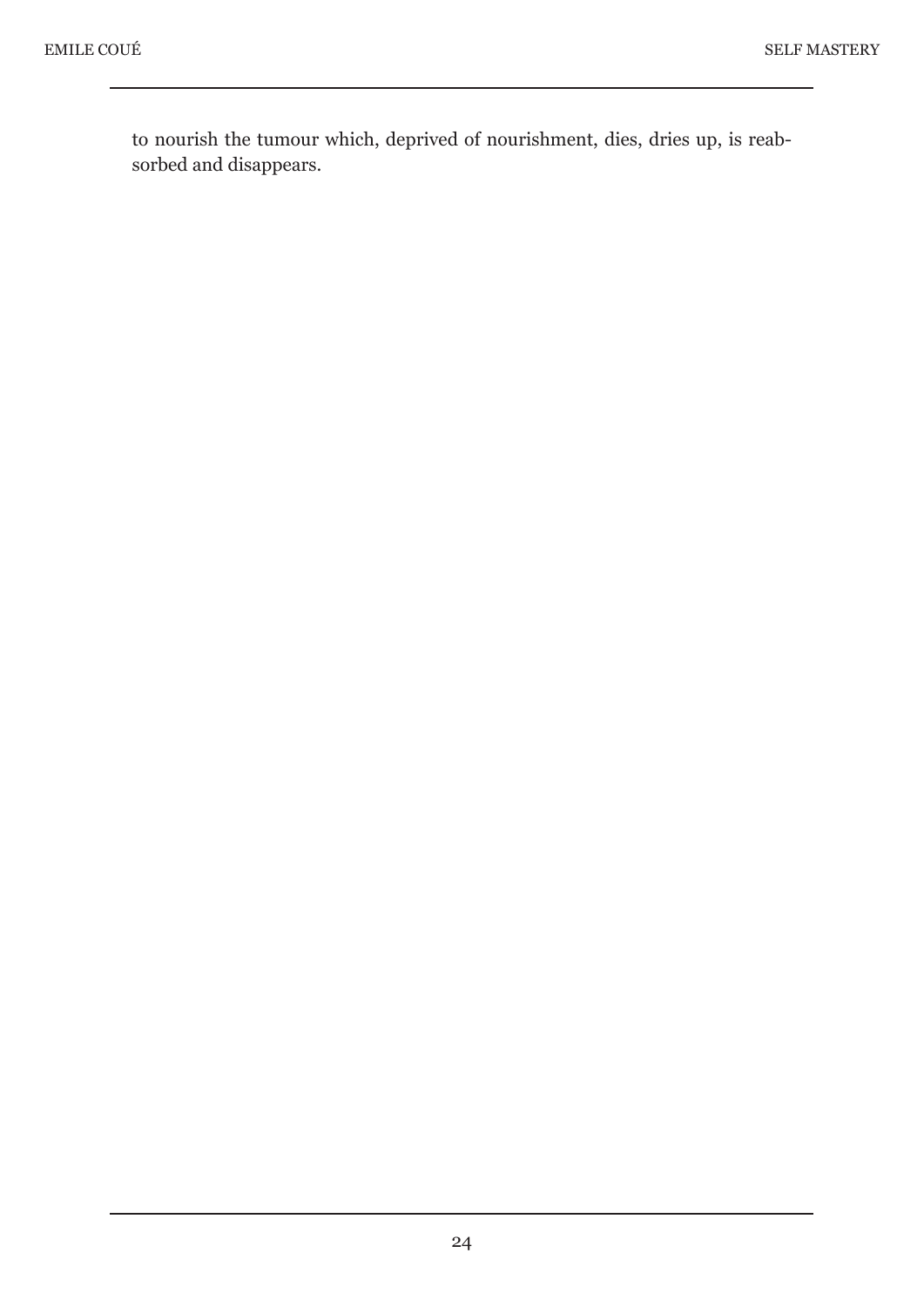# *Chapter 9*

THE USE OF SUGGESTION FOR THE CURE OF MORAL AIL-MENTS AND TAINTS EITHER CONGENIAL OR ACOUIRED

—

Neurasthenia, so common nowadays, generally yields to suggestion constantly practised in the way I have indicated. I have had the happiness of contributing to the cure of a large number of neurasthenics with whom every other treatment had failed. One of them had even spent a month in a special establishment at Luxemburg without obtaining any improvement. In six weeks he was completely cured, and he is now the happiest man one would wish to find, after having thought himself the most miserable. Neither is he ever likely to fall ill again in the same way, for I showed him how to make use of conscious autosuggestion and he does it marvelously well.

But if suggestion is useful in treating moral complaints and physical ailments, may it not render still greater services to society, in turning into honest folks the wretched children who people our reformatories and who only leave them to enter the army of crime. Let no one tell me it is impossible. The remedy exists and I can prove it.

I will quote the two following cases which are very characteristic, but here I must insert a few remarks in parenthesis. To make you understand the way in which suggestion acts in the treatment of moral taints I will use the following comparison. Suppose our brain is a plank in which are driven nails which represent the ideas, habits, and instincts, which determine our actions. If we find that there exists in a subject a bad idea, a bad habit, a bad instinct, -- as it were, a bad nail, we take another which is the good idea, habit, or instinct, place it on top of the bad one and give a tap with a hammer -- in other words we make a suggestion. The new nail will be driven in perhaps a fraction of an inch, while the old one will come out to the same extent. At each fresh blow with the hammer, that is to say at each fresh suggestion, the one will be driven in a fraction further and the other will be driven out the same amount, until, after a certain number of blows, the old nail will come out completely and be replaced by the new one. When this substitution has been made, the individual obeys it.

Let us return to our examples. Little M\_\_\_\_\_\_\_\_, a child of eleven living at Troyes, was subject night and day to certain accidents inherent to early infancy [bed-wetting]. He was also a kleptomaniac, and, of course, untruthful into the bargain. At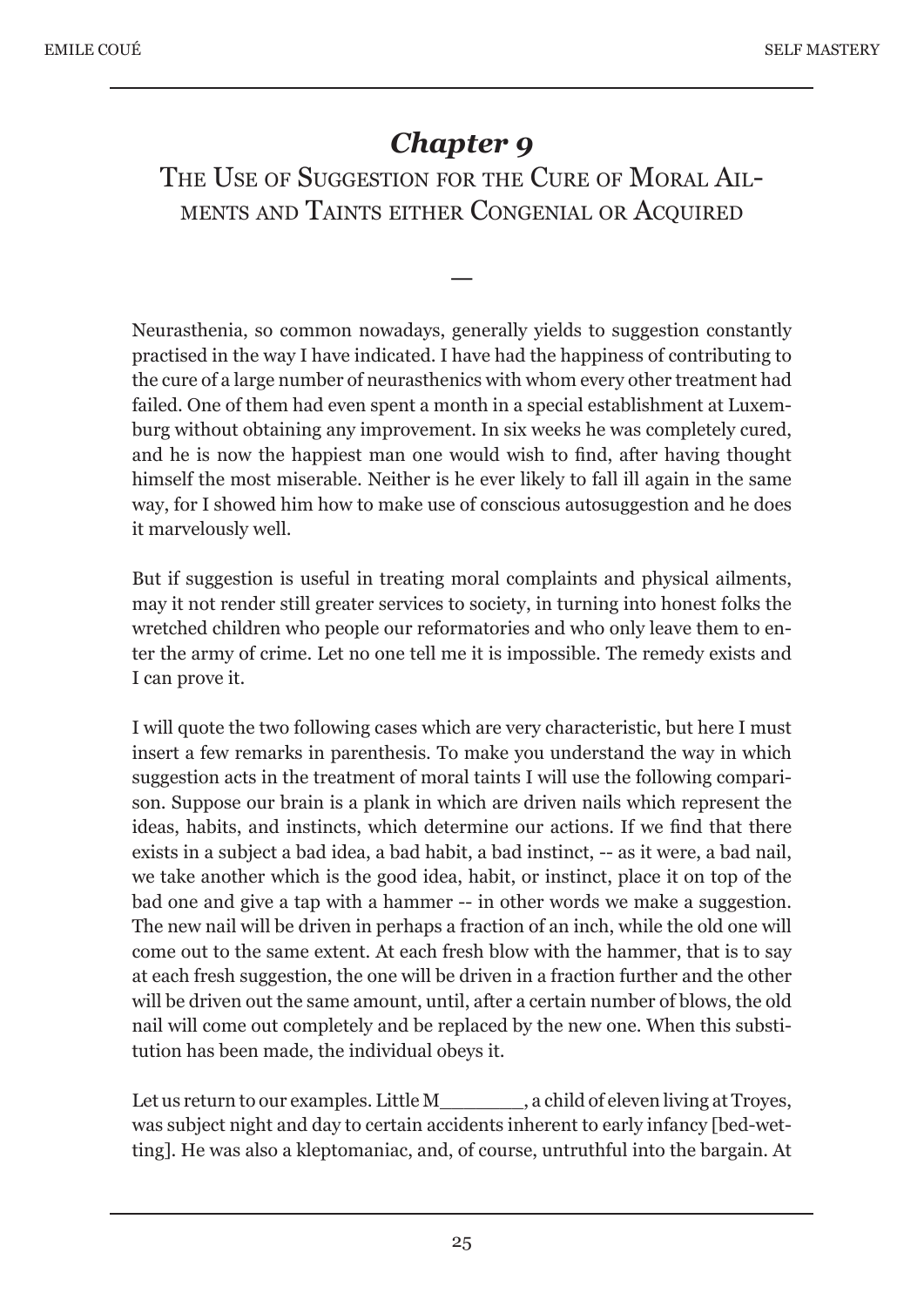his mother's request I treated him by suggestion. After the first visit the accidents ceased by day, but continued at night. Little by little they became less frequent, and finally, a few months afterwards, the child was completely cured. In the same period his thieving propensities lessened, and in six months they had entirely ceased.

This child's brother, aged eighteen, had conceived a violent hatred against another of his brothers. Every time that he had taken a little too much wine, he felt impelled to draw a knife and stab his brother. He felt that one day or other he would end by doing so, and he knew at the same time that having done so he would be inconsolable. I treated him also by suggestion, and the result was marvelous. After the first treatment he was cured. His hatred for his brother had disappeared, and they have since become good friends and got on capitally together. I followed up the case for a long time, and the cure was permanent.

Since such results are to be obtained by suggestion, would it not be beneficial -- I might even say *indispensable* -- to take up this method and introduce it into our reformatories? I am absolutely convinced that if suggestion were daily applied to vicious children, more than 50 per cent could be reclaimed. Would it not be an immense service to render society, to bring back to it sane and well members of it who were formerly corroded by moral decay?

Perhaps I shall be told that suggestion is a dangerous thing, and that it can be used for evil purposes. This is no valid objection, first because the practice of suggestion would only be confided [by the patient] to reliable and honest people, -- to the reformatory doctors, for instance, -- and on the other hand, those who seek to use it for evil ask no one's permission.

But even admitting that it offers some danger (which is not so) I should like to ask whoever proffers the objection, to tell me what thing we use that is not dangerous? Is it steam? gunpowder? railways? ships? electricity? automobiles? aeroplanes? Are the poisons not dangerous which we, doctors and chemists, use daily in minute doses, and which might easily destroy the patient if, in a moment's carelessness, we unfortunately made a mistake in weighing them out?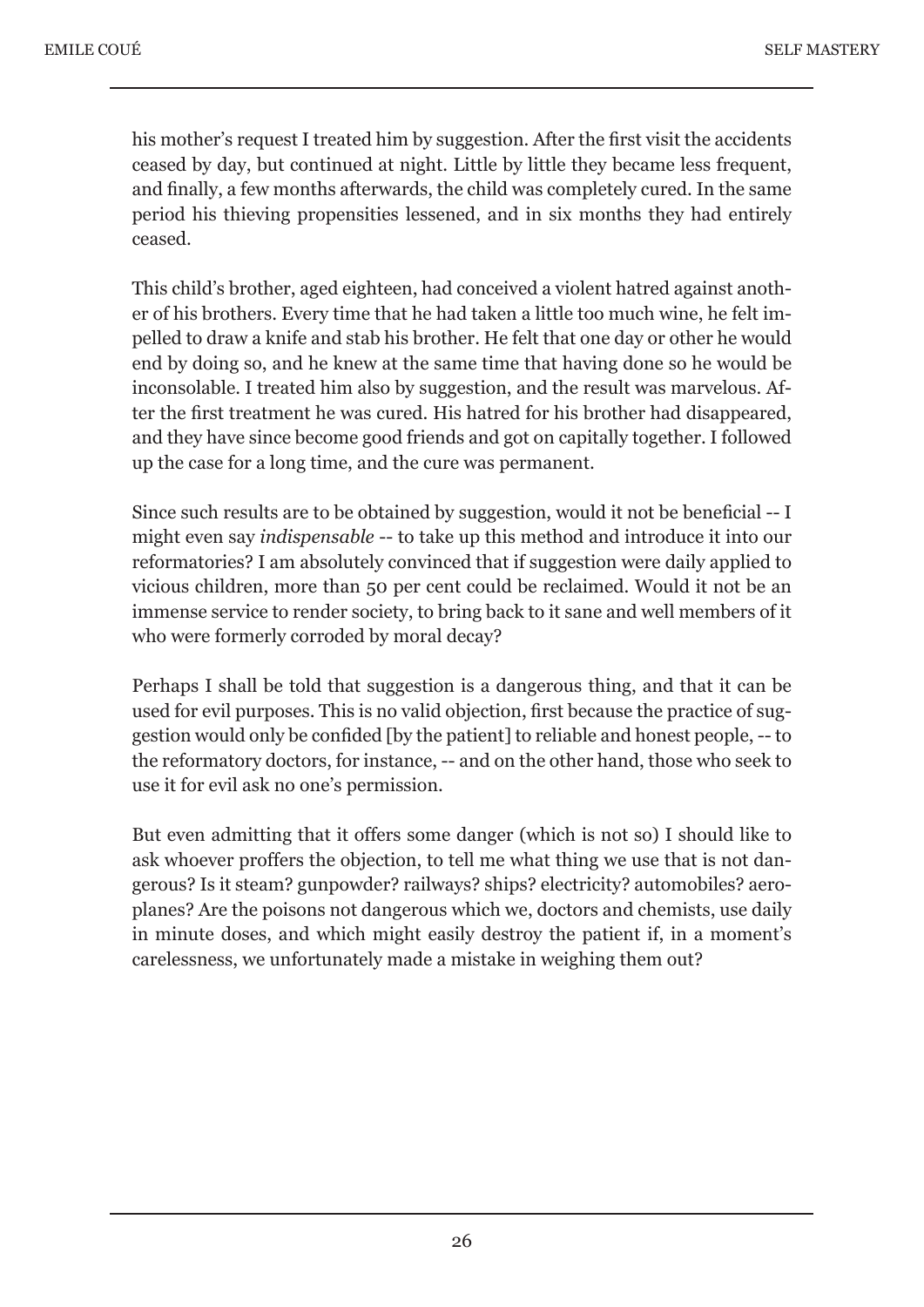# *Chapter 10* A FEW TYPICAL CURES

—

This little work would be incomplete if it did not include a few examples of the cures obtained. It would take too long, and would also perhaps be somewhat tiring if I were to relate all those in which I have taken part. I will therefore content myself by quoting a few of the most remarkable.

Mlle. M\_\_\_\_\_\_\_\_ D\_\_\_\_\_\_\_, of Troyes, had suffered for eight years from asthma which obliged her to sit up in bed nearly all night, fighting for breath. Preliminary experiments show that she is a very sensitive subject. She sleeps immediately, and the suggestion is given. From the first treatment there is an enormous improvement. The patient has a good night, only interrupted by one attack of asthma which only lasts a quarter of an hour. In a very short time the asthma disappears completely and there is no relapse later on.

M. M\_\_\_\_\_\_\_, a working hosier living at Sainte-Savine near Troyes, paralyzed for two years as the result of injuries at the junction of the spinal column and the pelvis. The paralysis is only in the lower limbs, in which the circulation of the blood has practically ceased, making them swollen, congested, and discolored. Several treatments, including the antisyphilitic, have been tried without success. Preliminary experiments successful; suggestion applied by me, and autosuggestion by the patient for eight days. At the end of this time there is an almost imperceptible but still appreciable movement of the left leg. Renewed suggestion. In eight days the improvement is noticeable. Every week or fortnight there is an increased improvement with progressive lessening of the swelling, and so on. Eleven months afterwards, on the first of November, 1906, the patient goes downstairs alone and walks 800 yards, and in the month of July, 1907, goes back to the factory where he has continued to work since that time, with no trace of paralysis.

M. A\_\_\_\_\_\_ G\_\_\_\_\_, living at Troyes, has long suffered from enteritis, for which different treatments have been tried in vain. He is also in a very bad state mentally, being depressed, gloomy, unsociable, and obsessed by thoughts of suicide. Preliminary experiments easy, followed by suggestion which produces an appreciable result from the very day. For three months, daily suggestions to begin with, then at increasingly longer intervals. At the end of this time, the cure is complete, the enteritis has disappeared, and his morals have become excellent. As the cure dates back twelve years without the shadow of a relapse, it may be considered as permanent. M. G\_\_\_\_\_\_\_, is a striking example of the effects that can be pro-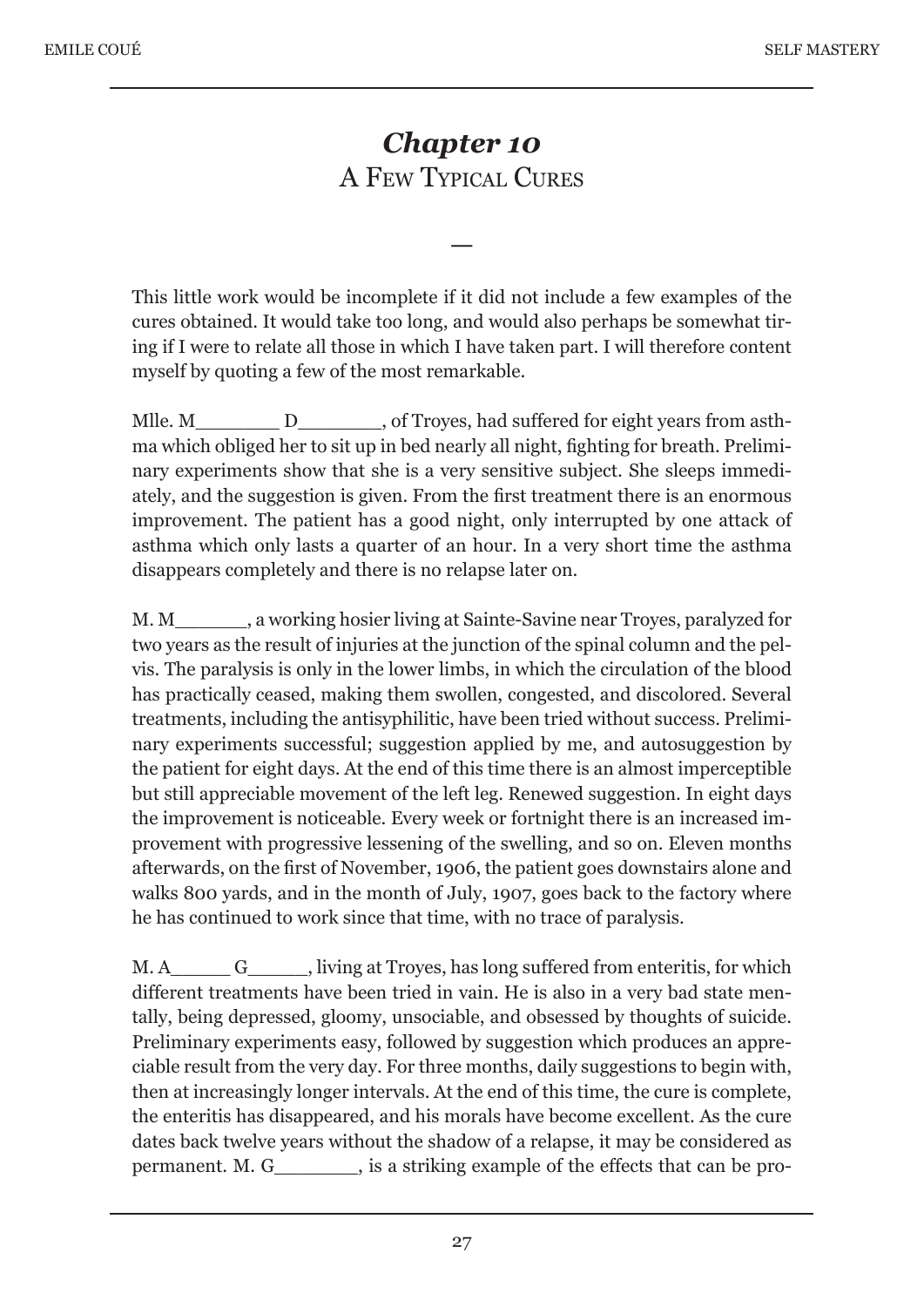duced by suggestion, or rather by autosuggestion. At the same time as I made suggestions to him from the physical point of view, I also did so from the mental, and he accepted both suggestions equally well. Every day his confidence in himself increased, and as he was an excellent workman, in order to earn more, he looked out for a machine which would enable him to work at home for his employer. A little later a factory owner having seen with his own eyes what a good workman he was, entrusted him with the very machine he desired. Thanks to his skill he was able to turn out much more than an ordinary workman, and his employer, delighted with the result, gave him another and yet another machine, until M. G-, who, but for suggestion, would have remained an ordinary workman, is now in charge of six machines which bring him a very hand some profit.

Mme. D\_\_\_\_\_, at Troyes, about 30 years of age. She is in the last stages of consumption, and grows thinner daily in spite of special nourishment. She suffers from coughing and spitting, and has difficulty in breathing; in fact, from all appearances she has only a few months to live. Preliminary experiments show great sensitiveness, and suggestion is followed by immediate improvement. From the next day the morbid symptoms begin to lessen. Every day the improvement becomes more marked, the patient rapidly puts on flesh, although she no longer takes special nourishment. In a few months tbe cure is apparently complete. This person wrote to me on the 1st of January, 1911, that is to say eight months after I had left Troyes, to thank me and to tell me that, although pregnant, she was perfectly well.

I have purposely chosen these cases dating some time back, in order to show that the cures are permanent, but I should like to add a few more recent ones.

M. X Fost Office clerk at Luneville. Having lost one of his children in January, 1910, the trouble produces in him a cerebral disturbance which manifests itself by uncontrollable nervous trembling. His uncle brings him to me in the month of June. Preliminary experiments followed by suggestion. Four days afterwards the patient returns to tell me that the trembling has disappeared. I renew the suggestion and tell him to return in eight days. A week, then a fortnight, then three weeks, then a month, pass by without my hearing any more of him. Shortly afterwards his uncle comes and tells me that he has just had a letter from his nephew, who is perfectly well. He has taken on again his work as telegraphist which he had been obliged to give up, and the day before, he had sent off a telegram of 170 words without the least difficulty. He could easily, he added in his letter, have sent off an even longer one. Since then he has had no relapse.

M. Y\_\_\_\_\_\_, of Nancy, has suffered from neurasthenia for several years. He has aversions, nervous fears, and disorders of the stomach and intestines. He sleeps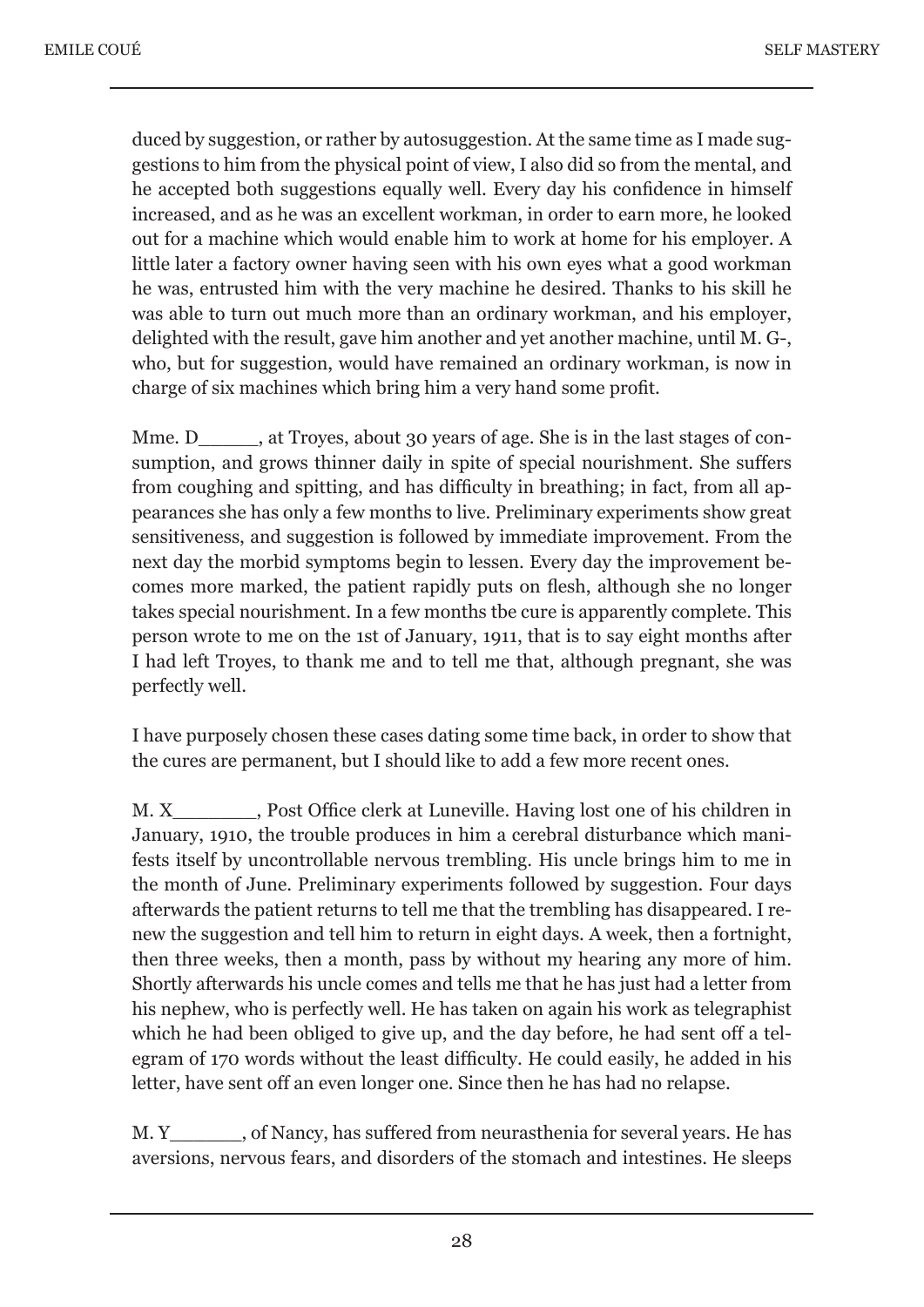badly, is gloomy and is haunted by ideas of suicide; he staggers when he walks like a drunken man, and can think of nothing but his trouble. All treatments have failed and he gets worse and worse; a stay in a special nursing home for such cases has no effect whatever. M. Y\_\_\_\_\_\_ comes to see me at the beginning of October, 1910. Preliminary experiments comparatively easy. I explain to the patient the principles of autosuggestion, and the existence within us of the conscious and the unconscious self, and then make the required suggestion. For two or three days M. Y has a little difficulty with the explanations I have given him. In a short time light breaks in upon his mind, and he grasps the whole thing. I renew the suggestion, and he makes it himself too every day. The improvement, which is at first slow, becomes more and more rapid, and in a month and a half the cure is complete. The ex-invalid who had lately considered himself the most wretched of men, now thinks himself the happiest.

M. E<br>  $\blacksquare$ , of Troyes. An attack of gout; the right ankle is inflamed and painful, and he is unable to walk. The preliminary experiments show him to be a very sensitive subject. After the first treatment he is able to regain, without the help of his stick, the carriage which brought him, and the pain has ceased. The next day he does not return as I had told him to do. Afterwards his wife comes alone and tells me that that morning her husband had got up, put on his shoes, and gone off on his bicycle to visit his yards (he is a painter). It is needless to tell you my utter astonishment. I was not able to follow up this case, as the patient never deigned to come and see me again, but some time afterward I heard that he had had no relapse.

Mme. T\_\_\_\_\_\_\_, of Nancy. Neurasthenia, dyspepsia, gastralgia, enteritis, and pains in different parts of the body. She has treated herself for several years with a negative result. I treat her by suggestion, and she makes autosuggestions for herself every day. From the first day there is a noticeable improvement which continues without interruption. At the present moment this person has long been cured mentally and physically, and follows no regimen. She thinks that she still has perhaps a slight touch of enteritis, but she is not sure.

Mme. X<sub>asister of Mme. T</sub> Acute neurasthenia; she stays in bed a fortnight every month, as it is totally impossible for her to move or work; she suffers from lack of appetite, depression, and digestive disorders. She is cured by one visit, and the cure seems to be permanent as she has had no relapse.

Mme. H\_\_\_\_\_\_\_, at Maxeville. General eczema, which is particularly severe on the left leg. Both legs are inflamed, above all at the ankles; walking is difficult and painful. I treat her by suggestion. That same evening Mme. H\_\_\_\_\_\_\_ is able to walk several hundred yards without fatigue. The day after the feet and ankles are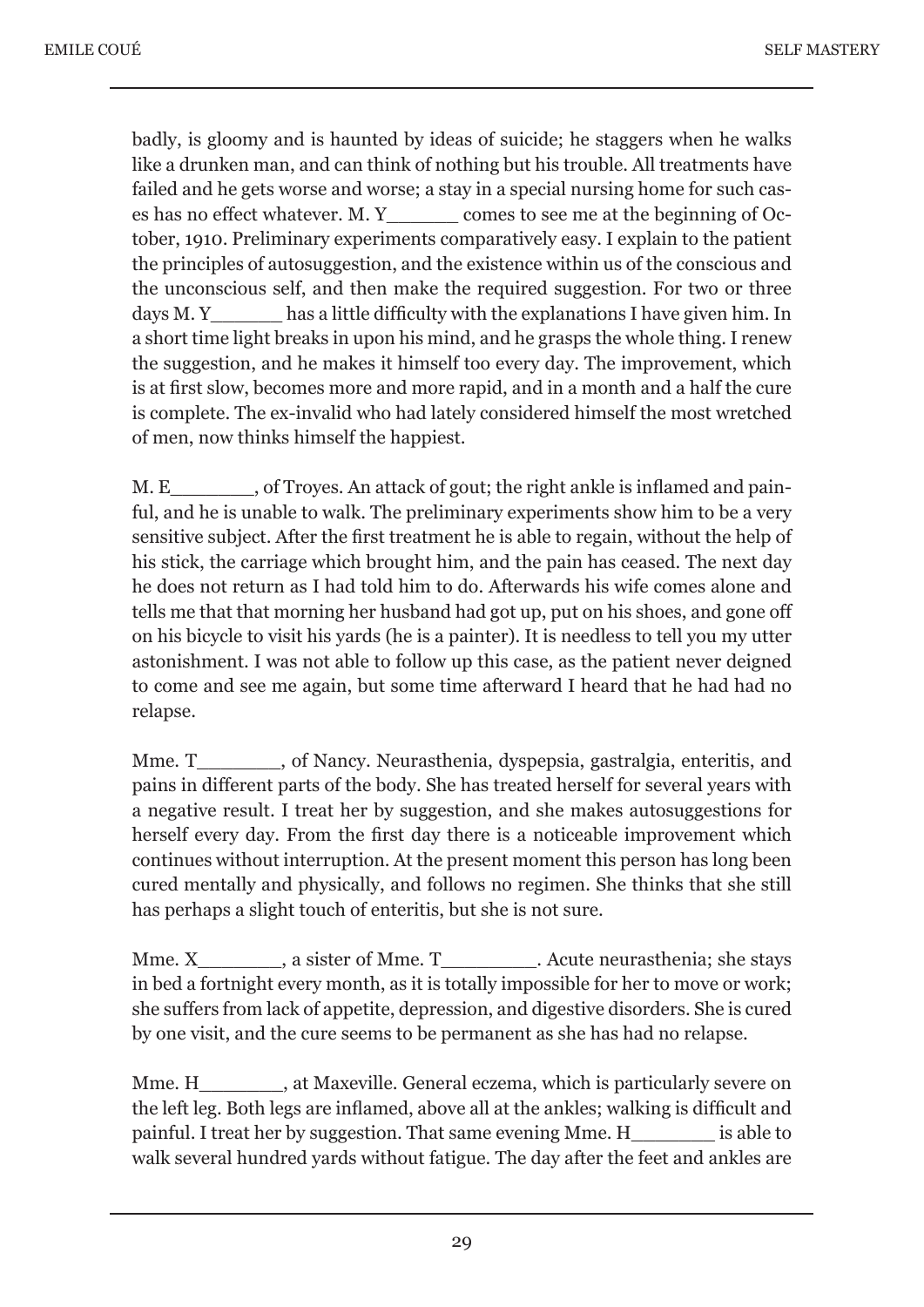no longer swollen and have not been swollen again since. The eczema disappears rapidly.

Mme. F\_\_\_\_\_\_\_, at Laneuveville. Pains in the kidneys and the knees. The illness dates from ten years back and is becoming worse every day. Suggestion from me, and autosuggestion from herself. The improvement is immediate and increases progressively. The cure is obtained rapidly, and is a permanent one.

Mme. Z<sub>\_\_\_\_\_\_</sub>, of Nancy, felt ill in January, 1910, with congestion of the lungs, from which she had not recovered two months later. She suffers from general weakness, loss of appetite, bad digestive trouble, rare and difficult bowel action, insomnia, copious night-sweats. After the first suggestion, the patient feels much better, and two days later she returns and tells me that she feels quite well. Every trace of illness has disappeared, and all the organs are functioning normally. Three or four times she had been on the point of sweating, but each time prevented it by the use of conscious autosuggestion. From this time Mme. Z\_\_\_ has enjoyed perfectly good health.

M. X\_\_\_\_\_\_\_, at Belfort, cannot talk for more than ten minutes or a quarter of an hour without becoming completely aphonous. Different doctors consulted find no lesion in the vocal organs, but one of them says that M. X\_\_\_\_\_\_\_ suffers from senility of the larynx, and this conclusion confirms him in the belief that he is incurable. He comes to spend his holidays at Nancy, and a lady of my acquaintance advises him to come and see me. He refuses at first, but eventually consents in spite of his absolute disbelief in the effects of suggestion. I treat him in this way nevertheless, and ask him to return two days afterwards. He comes back on the appointed day, and tells me that the day before he was able to converse the whole afternoon without becoming aphonous. Two days later he returns again to say that his trouble had not reappeared, although he had not only conversed a great deal but even sung the day before. The cure still holds good and I am convinced that it will always do so.

Before closing, I should like to say a few words on the application of my method to the training and correction of children by their parents.

The latter should wait until the child is asleep, and then one of them should enter his room with precaution, stop a yard from his bed, and repeat 15 or 20 times in a murmur all the things they wish to obtain from the child, from the point of view of health, work, sleep, application, conduct, etc. He should then retire as he came, taking great care not to awake the child. This extremely simple process gives the best possible results, and it is easy to understand why. When the child is asleep his body and his conscious self are at rest and, as it were, annihilated; his uncon-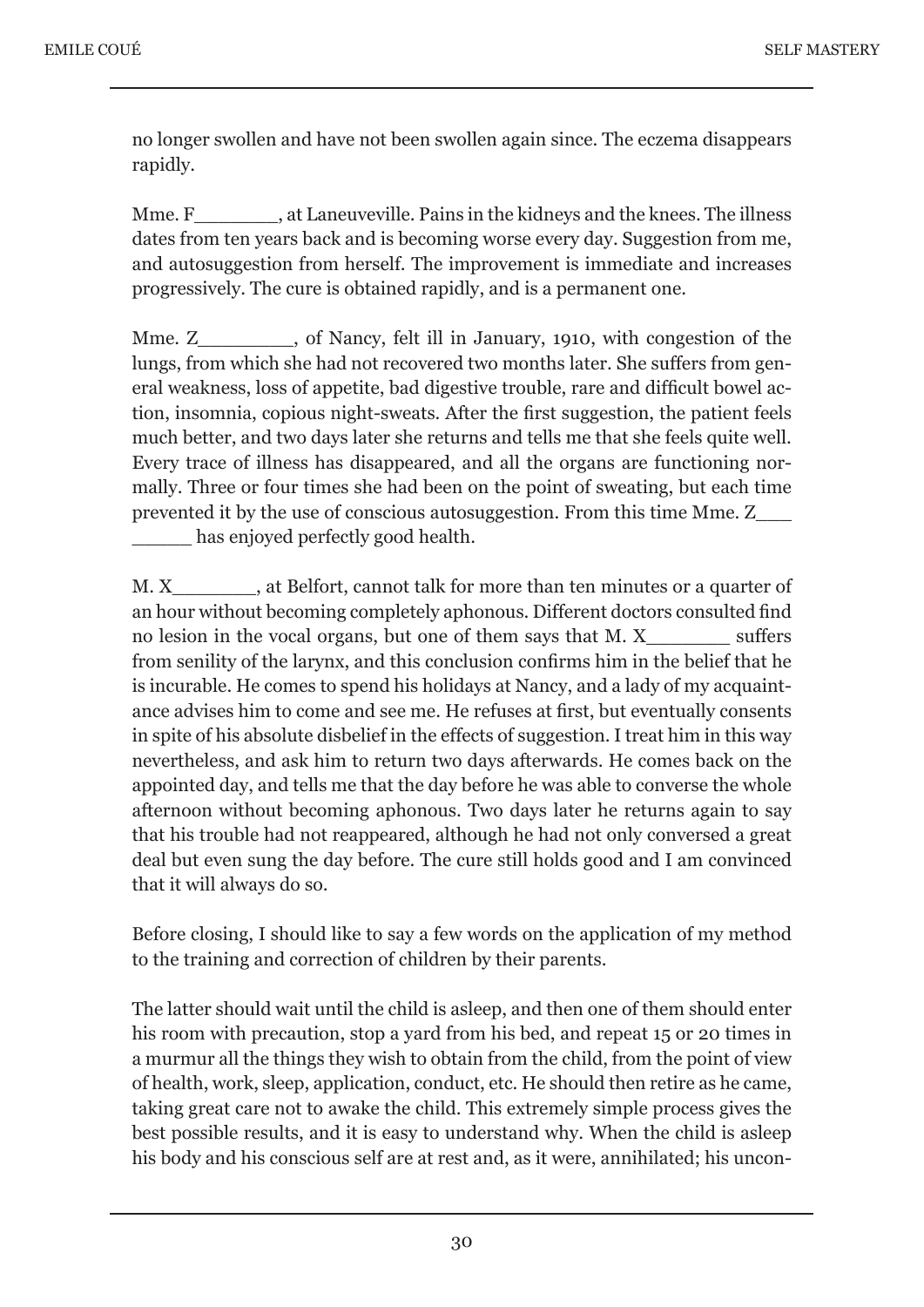scious self however is awake; it is then to the latter alone that one speaks, and as it is very credulous it accepts what one says to it without dispute, so that, little by little, the child arrives at making of himself what his parents desire him to be.